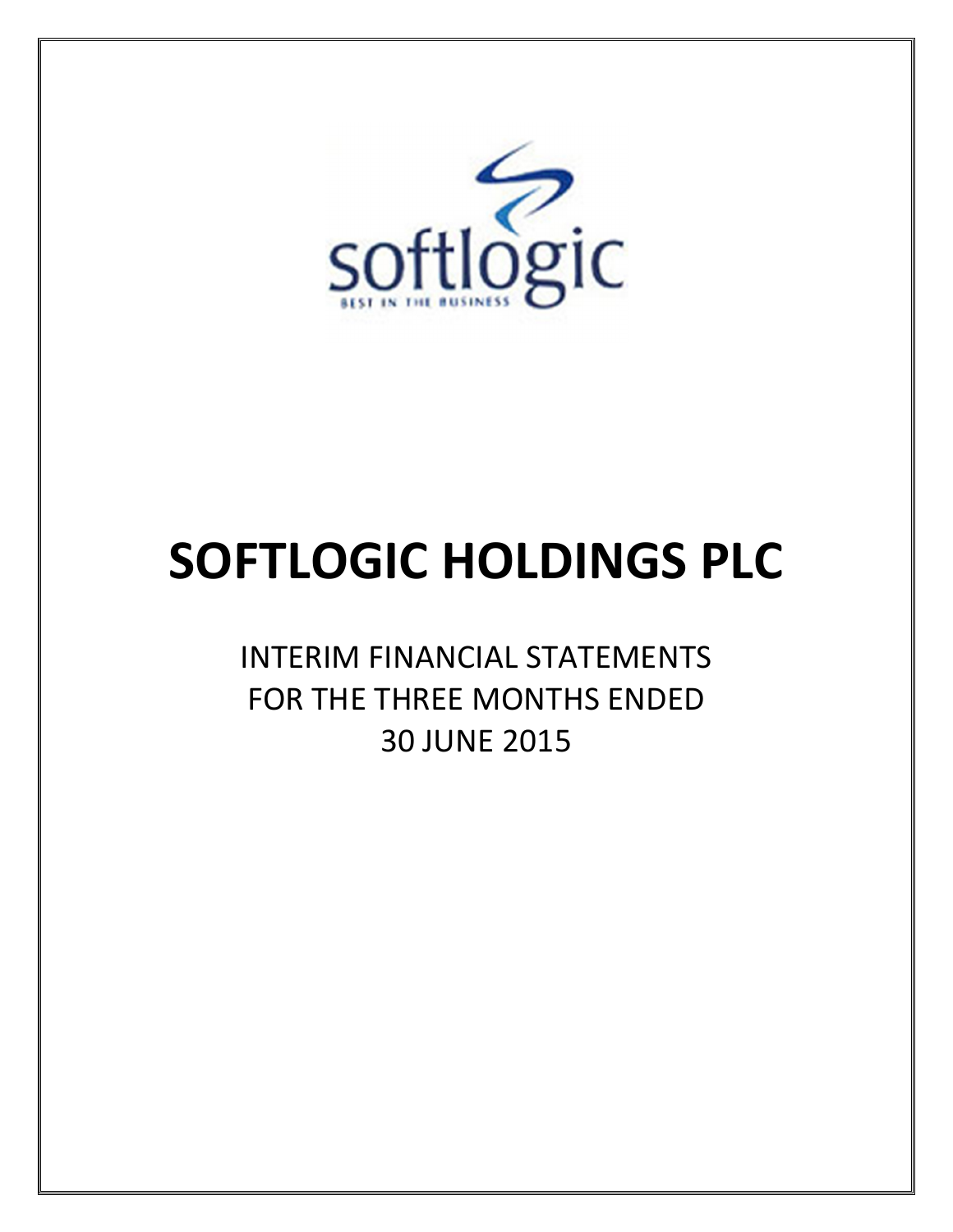#### **Dear Shareholders,**

I am pleased to report the first quarter financial results of FY2015/16. Group revenue increased 62.1% to Rs. 13.0 Bn as opposed to Rs. 8.0 Bn reported in the comparative quarter. Retail sector pulled in the reins to lead in Group turnover with a contribution of 33.4% post-ODEL consolidation. ICT sector, with Samsung's handset applications added to the sector's product range, emerged second in revenue contribution with 29.0% followed by Healthcare Services (17.1%), Financial Services (16.6%), Automobiles (2.2%) and Leisure  $(1.0\%)$ .

Consolidated Gross Profit increased a strong 47.5% to reach Rs. 4.3 Bn during the first three months of the financial year (Rs. 2.9 Bn reported last year). Increasing activity levels led the operational expenses to increase by 44.1% to Rs. 3.1 Bn during the quarter. However, a decline in operation cost margins were noted from 26.6% in 1QFY15 to 23.7% in 1QFY16 following synergy benefits and stringent cost discipline measures. Distribution costs increased to Rs. 654.8 Mn (up 55.9%) while administration costs increased 41.2% to Rs. 2.4 Bn for the period under review.

Finance Income registered a decline of 28.8% to Rs. 301.1 Mn during the quarter. The drop was primarily due to a decline in unrealized fair value gains of the investment portfolio (fixed and equity) of Asian Alliance Insurance PLC triggered by a more stable interest rate regime (treasury bond investments) and equity market performance during 1QFY16. Finance expenses increased 28.8% to Rs. 805.9 Mn during the first quarter of the financial year. Nonetheless, finance cost to turnover for the quarter decreased from 7.8% in the comparable period to 6.2% due to lower interest rates and unlocking cash flows from enhanced activities.

Other Operating Income which registered a gain of 79.8% to Rs. 193.9 Mn chiefly composed of fees received for new loans processed at Softlogic Finance PLC. This is a veritable new source of sustainable income line for the company.

Strong operational performance following consolidation of ODEL PLC and commendable performance at ICT boosted the Group operating profits by 59.4% to Rs. 1.4Bn for the quarter. Consequently, the Group PBT rose by 59.7% to Rs. 470.9 Mn.

Profit for the period during the first three months of FY2015/16 amounted to Rs. 304.2 Mn (up by a strong 35.0%).

#### **Information & Communication Technology**

Revenues at ICT cluster more than doubled to Rs. 3.8 Bn during the quarter (Versus Rs. 1.8 Bn in 1QFY15). Softlogic Communication (Pvt) Ltd, the telco-company of Softlogic, proved to be the top contributor with exceptional performance from 'Microsoft' followed by Softlogic Distribution (Pvt) Ltd, which mirrored the robust growth in the 'Samsung' mobile phone division. The telco sector's success also relates to its successful strategy in fully utilsing the strong retail network coupled with an ambitious sales team delivering targets. IT business continued its growth levels supported by its B2B business line.

This segment's Operating Profit for the period was Rs. 256.1 Mn (up 37.6%) taking sector PBT to Rs.177.2 Mn (up 52.6%). ICT sector PAT increased 49.5% to Rs.131.4 Mn for the quarter.

#### **Retail**

Retail sector emerged to be the top contributor for the first time making up 33.4% of Group turnover and registering 110.8% growth to Rs. 4.4 Bn during the period. This year-on-year growth was due to consolidation of ODEL PLC's financials during 1QFY16. Consumer Durables and Branded Apparel operations contributed equally with noteworthy increase in footfall coupled with the entrance of new brands and store expansions. Consumer Electronics showroom network as of today stands with 208 stores island wide, the last being opened in Yakkalamulla in Galle. This segment targets  $250$  stores by  $31<sup>st</sup>$  March 2016. The Branded Apparel Division continued to focus in acquiring top international fashion brands for Sri Lanka as it introduced 'Pepe Jeans', leading denim and casual wear brand from Tommy Hilfiger. The exclusive store for this renowned casual clothing line was opened at Liberty Plaza and it will also be available in all ODEL and Galleria outlets. Crocs, leading casual footwear retailer, was added to our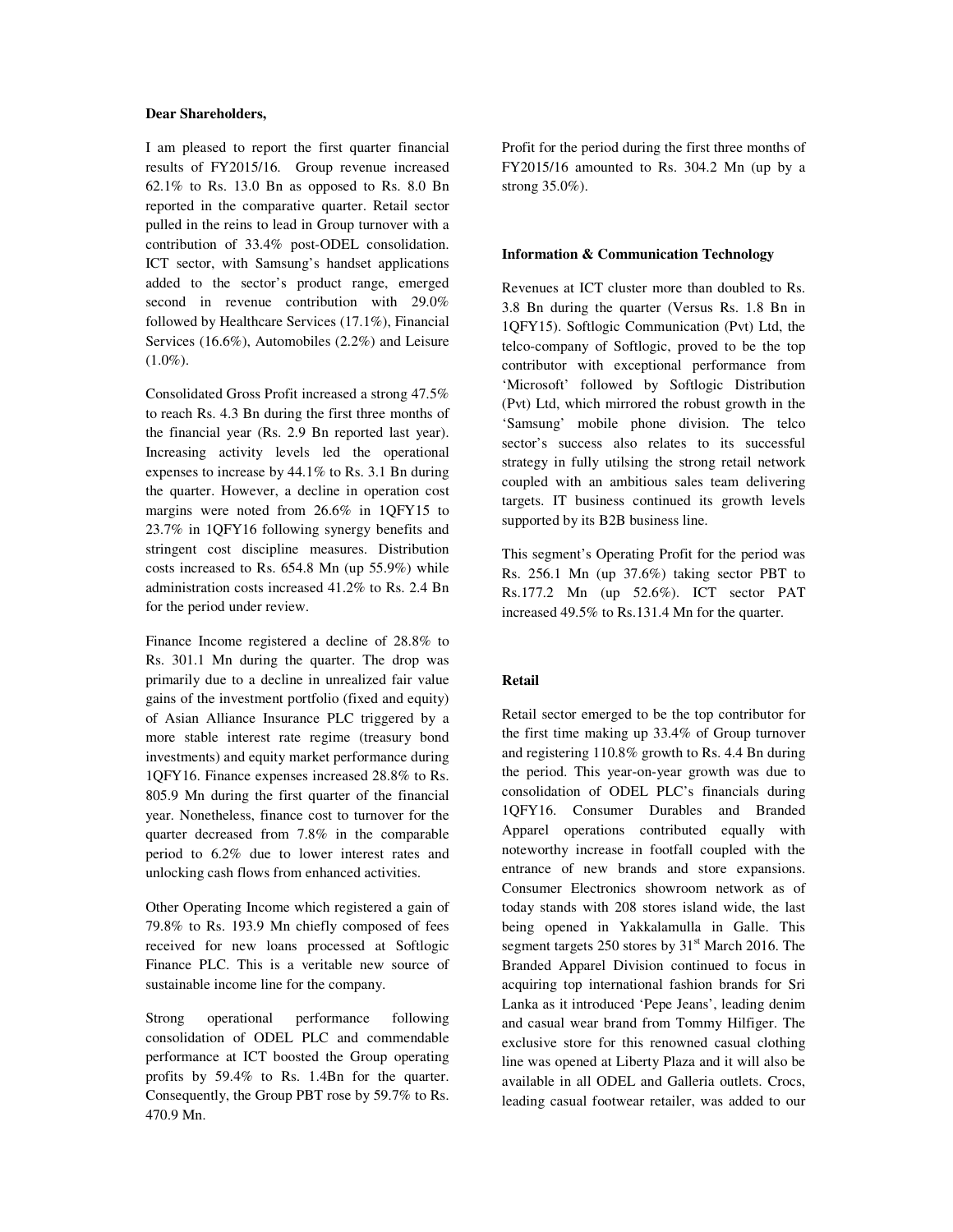portfolio in June with the flagship store at Liberty Plaza. We opened two other exclusive stores for Giordano and International watch store at Liberty Plaza.

Strong synergies emerged following ODEL acquisition with notable operational cost savings and a better sales platform. Our first major initiative for ODEL is the development of a megamall adjoining the ODEL flagship store at Alexandre Place, Colombo 07. The mall structure would be of 400,000 sq.ft with car park amenities. Blocher Blocher Partners of Germany, a globally renowned expert in architecture and design, have been contracted for the mall development. The mall would not only retail our own brands but also rent out space to external retailers, cinemas, restaurants and other service providers.

Operating profit improved immensely to Rs. 357.1 Mn (Versus Rs. 118.2 Mn in 1QFY15) during 1QFY16. Operating profit margin improved to 8.2% in 1QFY16 from 5.7% in the comparative quarter despite new companies being added to the sector. Consequently, Operating profit contribution to the consolidated number improved to 24.9% from 13.1% in the previous year. Sector's finance cost increased 125.5% to Rs. 272.0 Mn primarily due to ODEL's acquisition cost.

#### **Healthcare Services**

Healthcare Services continued to operate steadily during the quarter with a 17.7% contribution to topline after registering a modest growth of 10.0% to Rs. 2.3 Bn. Operating Profit witnessed a marginal decline to Rs. 521.7 Mn for 1QFY16 concluding sector PAT at Rs. 345.1 Mn during the quarter.

We are progressing on the pre-construction schedule for Asiri Kandy Hospital. We target to commence construction in October 2015. Construction of the laboratory and administrative building and the facelift process of Asiri Hospital Holdings in Kirula Road would be completed by mid-2016.

#### **Financial Services**

Financial Services segment witnessed a 9.5% growth in topline to Rs. 2.1 Bn during 1QFY16 with its contribution to the Group revenue constituting 16.6%. Operating profit of the sector recorded more than a two-fold growth to Rs. 330.7 Mn (105.3 Mn in 1QFY15) for the quarter under review. Despite a decline in the insurance company's investment gains for the year, the sector's PBT achieved manifold growth to Rs. 89.8 Mn (Versus Rs. 14.4 Mn in 1QFY15).

Both the Life and Non-Life business of Asian Alliance Insurance PLC performed within expectations to record a revenue growth of 28.9% with GWP of Rs. 1.5 Bn. The Life operation recorded a GWP growth of 39.8% well ahead of the industry to Rs. 1.0 Bn for the quarter and ranked  $5<sup>th</sup>$  in the industry. General Insurance revenue for the year was Rs. 429.2 Mn, which grew 4% compared with the previous year.

Robust performance at Softlogic Finance PLC led the company to register a 12.1% income growth to Rs. 986.0 Mn during the quarter. A notable improvement in net interest income margin was witnessed during the quarter to 43% from 35% with the repricing of deposits following the decline in interest rates. Change in product mix from Leasing and Hire Purchase to working capital loans to SMEs led the growth of the company while fresh revenue was sourced in other operating income segment. Consequently, Softlogic Finance PLC's assets rose to Rs. 21.6 Bn (Rs. 17.6 Bn as at  $30<sup>th</sup>$ June 2014) while Customer Deposits improved to Rs. 13.0 Bn (Rs. 9.7 Bn as at  $30^{th}$  June 2014) and thus Customer Advances grew by 37.6% to Rs 17.2 Bn. PAT of the company grew to Rs. 55.0 Mn for the quarter as against Rs. 5.2 Mn in 1QFY15.

#### **Automobile**

Automobile sector registered better revenue of Rs. 296.8 Mn (Rs. 134.4 Mn in 1QFY15) during the quarter. This was primarily derived from our 3S-Ford facility and restructuring of our sales team. The re-launch of our bus range – 'King Long' also added to the sales driver.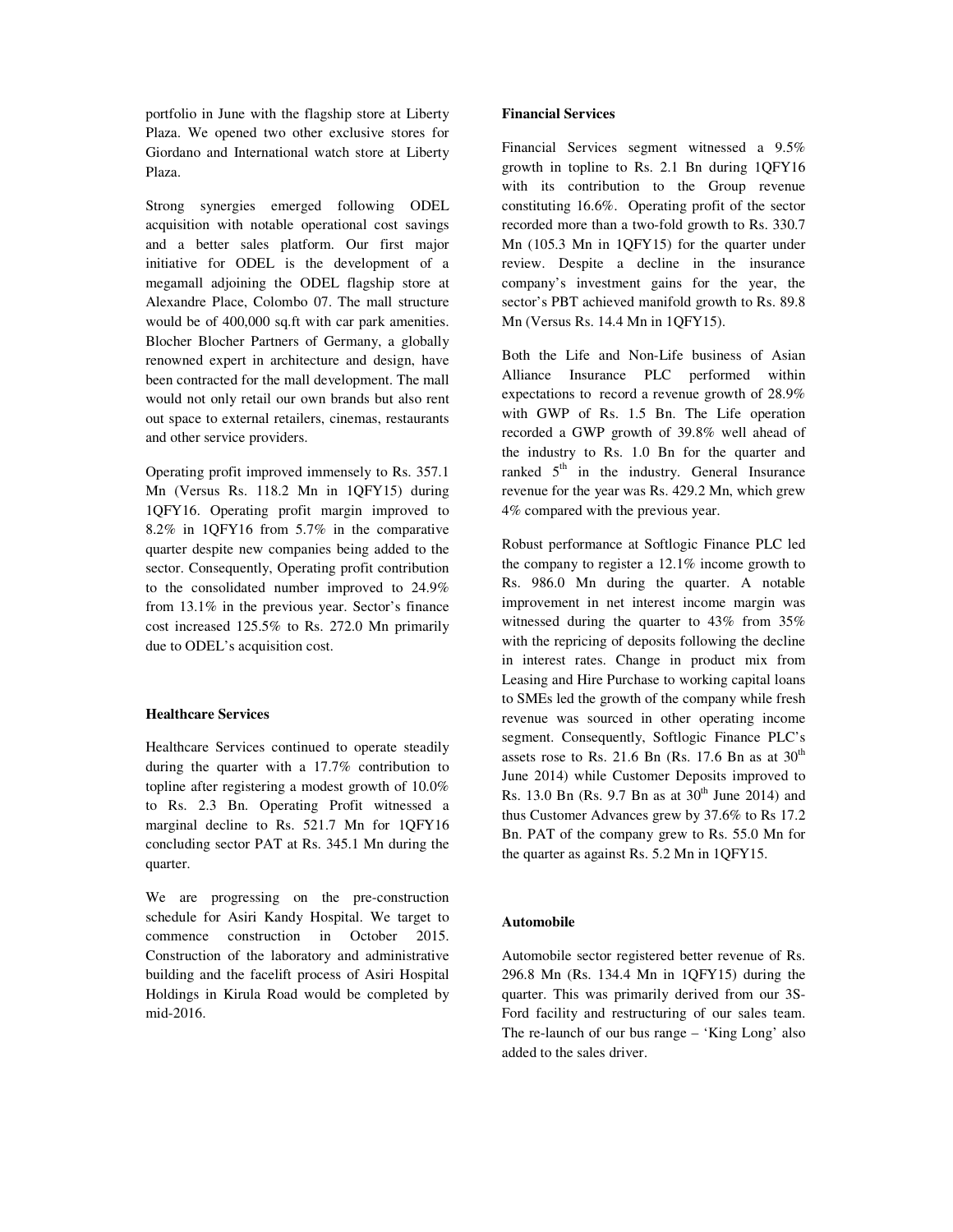#### **Leisure**

Centara Ceysands Resorts & Spa has done well and performed better than most competitors new in the industry having contributed Rs. 131.3 Mn to the sector's quarterly topline. The first quarter is generally off-peak season and from the bookings ahead, potential for strong upside in the coming months is assured.

The structure of the 24-storied building of Movenpick City Hotel was completed in September 2014. We are now at an advanced stage of completion of MEP, Aluminum/ Glazing and architectural works. We are well on schedule to complete by latter part of 2015. The interior fit-out is expected to be completed by December 2015. Following the process of testing and commissioning, the hotel would open its doors to external guests in April 2016.

#### **Future Outlook**

Softlogic was recognized as Sri Lanka's second most valuable brand conglomerate in April 2015 by Brands Finance with many other subsidiaries including ODEL PLC, Asiri Hospital Holdings PLC, Softlogic Finance PLC, Nokia, Samsung and Panasonic being amongst the others which received recognition in their relevant categories. With the Group's growth being rapid and the acquisitions making good commercial sense at this point in time, the returns to Group, due to strong synergy and depth, is likely to witness the multiplier effect in growth in the upcoming periods.

**-***Sgd***-Ashok Pathirage Chairman 14 August 2015**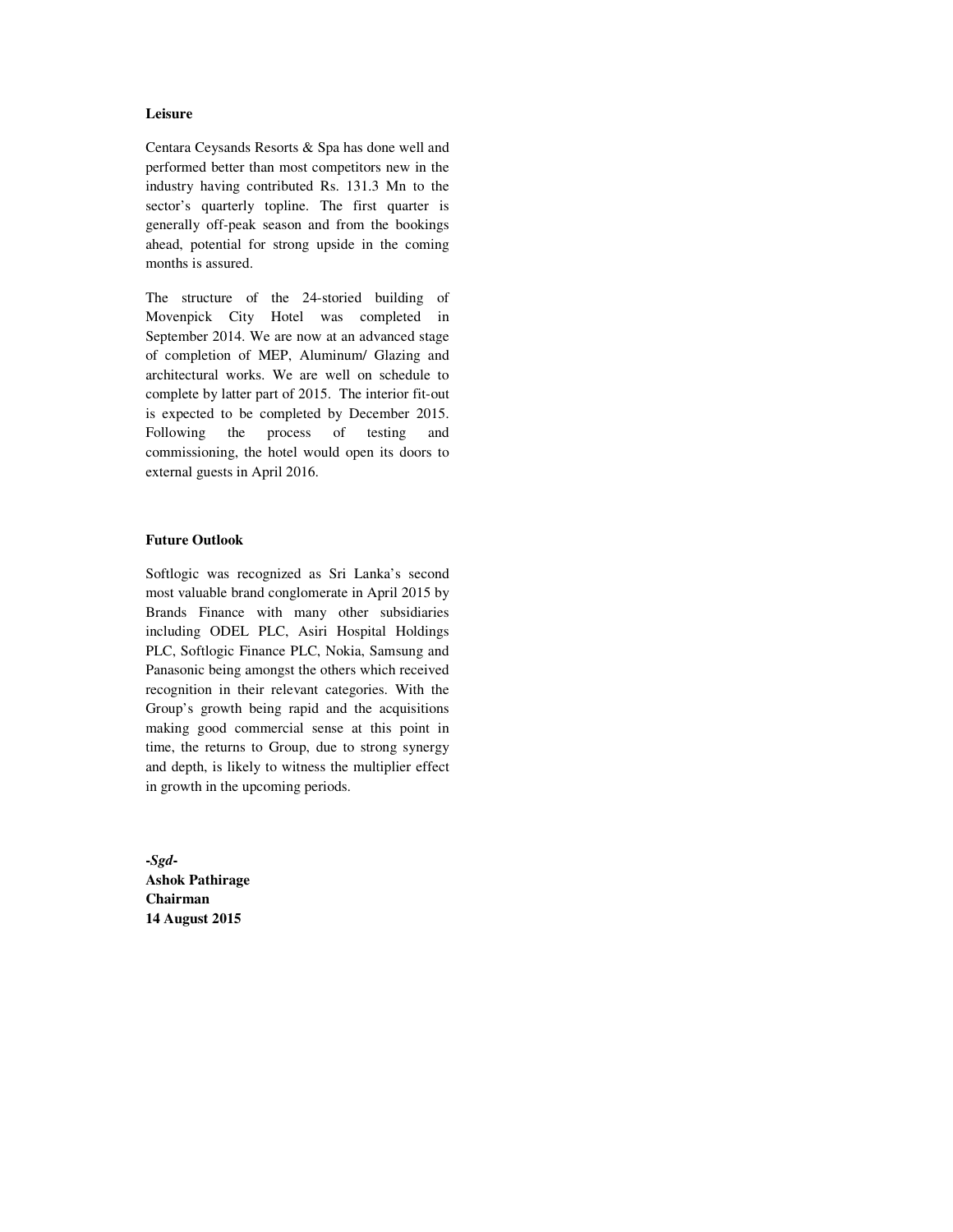## **CONSOLIDATED INCOME STATEMENT**

| In Rs.                                           | <b>Unaudited</b><br>3 months to<br>30-06-2015 | <b>Unaudited</b><br>3 months to<br>30-06-2014 | Change<br>as a<br>% | <b>Audited</b><br>12 months to<br>31-03-2015 |
|--------------------------------------------------|-----------------------------------------------|-----------------------------------------------|---------------------|----------------------------------------------|
| Revenue                                          | 13,037,530,020                                | 8,043,452,205                                 | 62.09               | 39,563,884,110                               |
| Cost of sales                                    | (8,713,330,665)                               | (5, 111, 678, 621)                            | 70.46               | (25, 447, 258, 306)                          |
| <b>Gross profit</b>                              | 4,324,199,355                                 | 2,931,773,584                                 | 47.49               | 14,116,625,804                               |
| Other operating income                           | 193,928,586                                   | 107,849,340                                   | 79.81               | 1,162,561,036                                |
| Distribution expenses                            | (654, 775, 048)                               | (420, 037, 814)                               | 55.88               | (2,016,859,252)                              |
| Administrative expenses                          | (2,431,396,524)                               | (1,721,492,073)                               | 41.24               | (9,010,634,418)                              |
| <b>Results from operating activities</b>         | 1,431,956,369                                 | 898,093,037                                   | 59.44               | 4,251,693,170                                |
| Finance income                                   | 301,058,000                                   | 422,626,216                                   | (28.76)             | 1,122,173,265                                |
| Finance expenses                                 | (805, 898, 942)                               | (625, 643, 867)                               | 28.81               | (2,692,809,554)                              |
| Net finance cost                                 | (504, 840, 942)                               | (203, 017, 651)                               | 148.67              | (1,570,636,289)                              |
| Change in fair value of investment property      |                                               |                                               |                     | 526,702,000                                  |
| Change in insurance contract liabilities         | (459, 156, 384)                               | (402, 527, 379)                               | 14.07               | (944, 348, 980)                              |
| Share of profit of equity accounted investees    | 2,971,378                                     | 2,341,927                                     | 26.88               | 5,290,016                                    |
| Profit before tax                                | 470,930,421                                   | 294,889,934                                   | 59.70               | 2,268,699,917                                |
| Tax expense                                      | (166, 718, 386)                               | (69, 583, 714)                                | 139.59              | (449, 618, 026)                              |
| Profit for the period                            | 304,212,035                                   | 225,306,220                                   | 35.02               | 1,819,081,891                                |
| Attributable to:<br>Equity holders of the parent | 83,667,663                                    | 40,689,597                                    | 105.62              | 555,779,746                                  |
| Non-controlling interest                         | 220,544,372                                   | 184,616,623                                   | 19.46               | 1,263,302,145                                |
|                                                  | 304,212,035                                   | 225,306,220                                   | 35.02               | 1,819,081,891                                |
| Earnings per share - Basic                       | 0.11                                          | 0.05                                          | 105.71              | 0.72                                         |
| Dividend per share                               | 0.25                                          |                                               |                     | -                                            |

Note : Figures in brackets indicate deductions.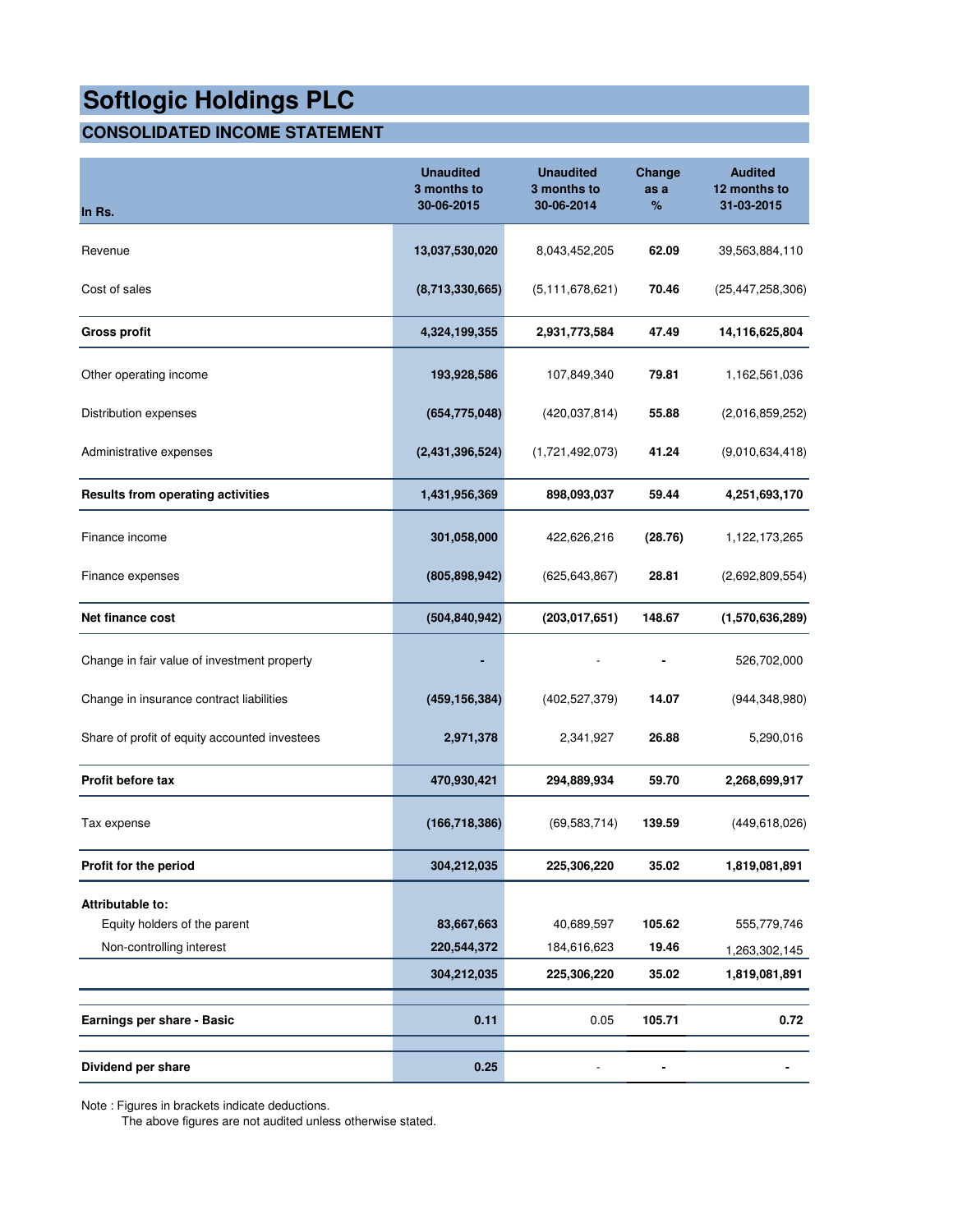## **CONSOLIDATED STATEMENT OF COMPREHENSIVE INCOME**

| In Rs.                                                                                        | <b>Unaudited</b><br>3 months to<br>30-06-2015 | <b>Unaudited</b><br>3 months to<br>30-06-2014 | Change<br>as a<br>% | <b>Audited</b><br>12 months to<br>31-03-2015 |
|-----------------------------------------------------------------------------------------------|-----------------------------------------------|-----------------------------------------------|---------------------|----------------------------------------------|
| Profit for the period<br>Other comprehensive income                                           | 304,212,035                                   | 225,306,220                                   | 35.02               | 1,819,081,891                                |
| Other comprehensive income to be reclassified to income<br>statement in sbsequent periods     |                                               |                                               |                     |                                              |
| Currency translation of foreign operations                                                    | (846, 536)                                    | 1,604,543                                     | (152.76)            | 48,583,081                                   |
| Net (loss) / gain on available-for-sale financial assets                                      | 232,086,085                                   | 119,286,813                                   | 94.56               | 16,245,855                                   |
|                                                                                               | 231,239,549                                   | 120,891,356                                   | 91.28               | 64,828,936                                   |
| Other comprehensive income not to be reclassified to income<br>statement in sbsequent periods |                                               |                                               |                     |                                              |
| Revaluation of land and buildings                                                             |                                               |                                               |                     | 369,616,947                                  |
| Net change in fair value on derivative financial instruments                                  |                                               |                                               |                     | 30,540,342                                   |
| Actuarial gains/ (loss) on retirement benefits                                                |                                               | (31, 583, 559)                                | (100.00)            | (84, 380, 473)                               |
| Share of other comprehensive income of<br>equity<br>accounted<br>investments                  |                                               |                                               |                     | 134,233                                      |
|                                                                                               | ÷                                             | (31,583,559)                                  | (100.00)            | 315,911,049                                  |
| Tax on other comprehensive income                                                             |                                               |                                               |                     | (39, 411, 524)                               |
| Other comprehensive income for the period, net of tax                                         | 231,239,549                                   | 89,307,797                                    | 158.92              | 341,328,461                                  |
| Total comprehensive income for the period, net of tax                                         | 535,451,584                                   | 314,614,017                                   | 70.19               | 2,160,410,352                                |
|                                                                                               |                                               |                                               |                     |                                              |
| Attributable to:                                                                              |                                               |                                               |                     |                                              |
| Equity holders of the parent                                                                  | 185,922,334                                   | 93,314,239                                    | 99.24               | 760,741,038                                  |
| Non-controlling interest                                                                      | 349,529,250                                   | 221,299,778                                   | 57.94               | 1,399,669,314                                |
|                                                                                               | 535,451,584                                   | 314,614,017                                   | 70.19               | 2,160,410,352                                |

Note : Figures in brackets indicate deductions.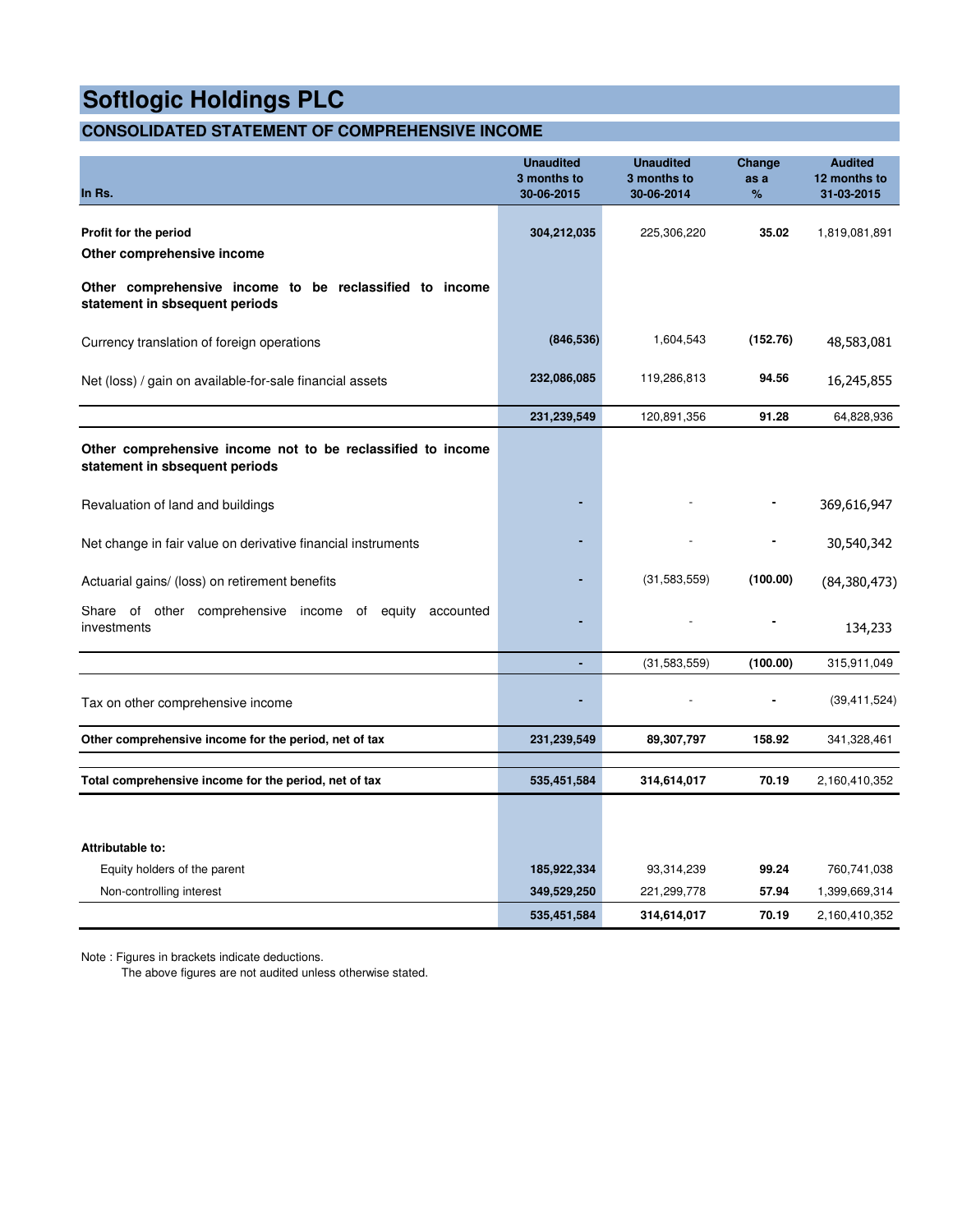### **CONSOLIDATED STATEMENT OF FINANCIAL POSITION**

|                                                     | <b>Unaudited</b> | <b>Unaudited</b> | <b>Audited</b> |
|-----------------------------------------------------|------------------|------------------|----------------|
|                                                     | as at            | as at            | as at          |
| In Rs.<br><b>ASSETS</b>                             | 30-06-2015       | 30-06-2014       | 31-03-2015     |
| <b>Non-current assets</b>                           |                  |                  |                |
| Property, plant and equipment                       | 25,714,645,944   | 18,306,960,401   | 24,909,536,887 |
| Lease rentals paid in advance                       | 854,536,672      | 224,936,273      | 854,795,905    |
| Investment property                                 | 94,848,000       | 2,266,146,000    | 94,848,000     |
| Intangible assets                                   | 8,805,101,178    | 7,689,421,797    | 8,857,003,875  |
| Investments in associates                           | 28,355,498       | 26,432,592       | 26,216,105     |
| Other non-current financial assets                  | 12,380,424,041   | 7,226,461,339    | 9,087,649,679  |
| Rental receivable on lease assets and hire purchase | 1,571,696,204    | 3,592,602,722    | 3,669,327,302  |
| Other non-current assets                            | 294,528,522      | 194,840,384      | 292,792,966    |
| Deferred tax assets                                 | 294,316,155      | 301,555,545      | 318,527,576    |
|                                                     | 50,038,452,214   | 39,829,357,053   | 48,110,698,295 |
| <b>Current assets</b>                               |                  |                  |                |
| Inventories                                         | 7,191,151,418    | 4,932,556,051    | 7,669,562,845  |
| Trade and other receivables                         | 8,385,053,174    | 6,116,102,202    | 6,622,803,106  |
| Loans and advances                                  | 8,630,491,928    | 2,071,182,549    | 5,524,162,085  |
| Rental receivable on lease assets and hire purchase | 668,525,590      | 5,300,326,632    | 2,881,969,879  |
| Amounts due from related parties                    | 696,945          | 660,233          | 572,053        |
| Other current assets                                | 4,010,961,724    | 2,826,451,532    | 3,760,097,208  |
| Short term investments                              | 4,888,299,368    | 4,802,890,267    | 8,392,441,152  |
| Cash in hand and at bank                            | 3,523,392,229    | 1,652,619,786    | 1,926,725,822  |
|                                                     | 37,298,572,376   | 27,702,789,252   | 36,778,334,150 |
| Investment property held for sale                   | 2,698,000,000    |                  | 2,698,000,000  |
|                                                     | 39,996,572,376   | 27,702,789,252   | 39,476,334,150 |
| <b>Total assets</b>                                 | 90,035,024,590   | 67,532,146,305   | 87,587,032,445 |
|                                                     |                  |                  |                |
| <b>EQUITY AND LIABILITIES</b>                       |                  |                  |                |
| Equity attributable to equity holders of the parent |                  |                  |                |
| Stated capital                                      | 5,089,000,000    | 5,089,000,000    | 5,089,000,000  |
| Revenue reserves                                    | 1,045,836,202    | 640,064,868      | 1,167,195,634  |
| Other components of equity                          | 1,477,645,670    | 1,256,118,241    | 1,368,340,826  |
|                                                     | 7,612,481,872    | 6,985,183,109    | 7,624,536,460  |
| Non-controlling interests                           | 8,478,580,541    | 6,848,558,336    | 8,157,436,153  |
| <b>Total equity</b>                                 | 16,091,062,413   | 13,833,741,445   | 15,781,972,613 |
|                                                     |                  |                  |                |
| <b>Non-current liabilities</b>                      |                  |                  |                |
| Insurance contract liabilities                      | 5,588,428,723    | 4,587,450,736    | 5,129,272,339  |
| Interest bearing borrowings                         | 23,638,498,679   | 13,441,797,098   | 22,844,291,422 |
| Public deposits                                     | 2,281,214,069    | 2,015,167,589    | 2,214,295,787  |
| Deferred tax liabilities                            | 325,155,160      | 326,920,971      | 314,257,283    |
| Employee benefit liabilities                        | 680,088,470      | 468,163,269      | 655,925,545    |
| Other deferred liabilities                          | 2,584,398        | 61,736,386       | 3,044,433      |
| Other non-current financial liabilities             | 24.210.620       | 6,260,352        | 31,710,620     |
|                                                     | 32,540,180,119   | 20,907,496,401   | 31,192,797,429 |
| <b>Current liabilities</b>                          |                  |                  |                |
| Trade and other payables                            | 7,205,165,931    | 5,085,549,927    | 7,041,840,113  |
| Amounts due to related parties                      | 16,124,463       | 19,894,006       | 15,970,784     |
| Income tax liabilities                              | 397,594,970      | 200,244,281      | 322,656,391    |
| Short term borrowings                               | 15,377,862,025   | 12,659,911,322   | 14,787,184,778 |
| Current portion of interest bearing borrowings      | 3,618,030,246    | 3,602,231,733    | 4,616,956,512  |
| Other current liabilities                           | 2,178,392,428    | 748,905,784      | 2,330,891,786  |
| Public deposits                                     | 10,706,524,074   | 7,657,853,457    | 9,838,760,403  |
| <b>Bank overdrafts</b>                              | 1,904,087,921    | 2,816,317,949    | 1,658,001,636  |
|                                                     | 41,403,782,058   | 32,790,908,459   | 40,612,262,403 |
| <b>Total equity and liabilities</b>                 | 90,035,024,590   | 67,532,146,305   | 87,587,032,445 |

Note : Figures in brackets indicate deductions. The above figures are not audited unless otherwise stated.

I certify that the financial statements comply with the requirements of the Companies Act No. 7 of 2007.

 **-sgd-**Group Chief Financial Officer

The Board of directors is responsible for the preparation and presentation of these financial statements.

 **-sgd- -sgd-**

14 August 2015 Colombo

Director Director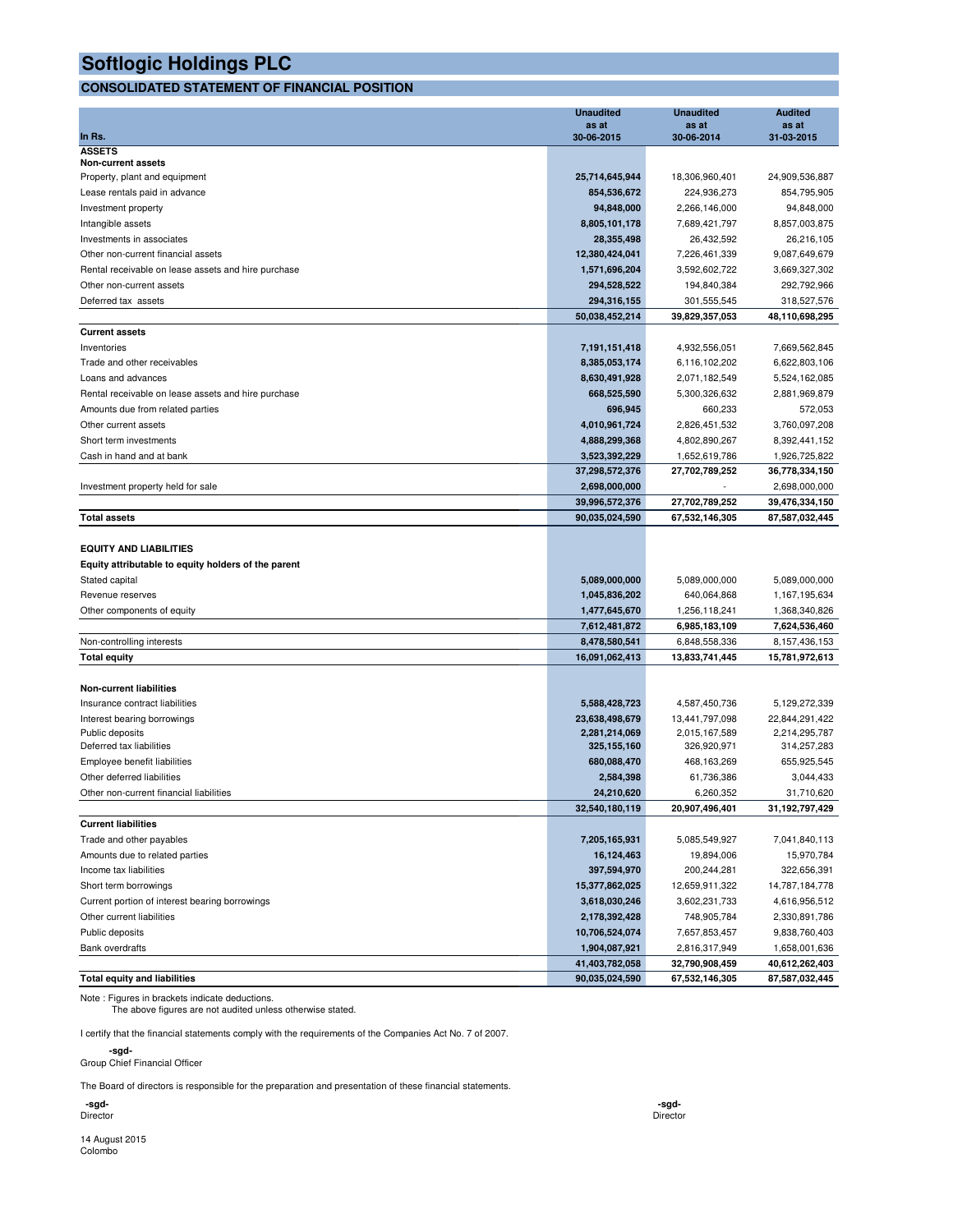## **CONSOLIDATED CASH FLOW STATEMENT**

|                                                                                                                                   | <b>Unaudited</b>                    | <b>Unaudited</b>                | <b>Audited</b>                    |
|-----------------------------------------------------------------------------------------------------------------------------------|-------------------------------------|---------------------------------|-----------------------------------|
|                                                                                                                                   | 3 months to                         | 3 months to                     | 12 months to                      |
| In Rs.                                                                                                                            | 30-06-2014                          | 30-06-2013                      | 31-03-2014                        |
| <b>CASH FLOWS FROM OPERATING ACTIVITIES</b>                                                                                       |                                     |                                 |                                   |
| Profit/ (loss) before tax                                                                                                         | 470,930,421                         | 294,889,934                     | 2,268,699,917                     |
| <b>Adjustments for:</b>                                                                                                           |                                     |                                 |                                   |
| Finance income                                                                                                                    | (301, 058, 000)                     | (422, 626, 216)                 | (1, 122, 173, 265)                |
| Finance cost                                                                                                                      | 805,898,942                         | 625,643,867                     | 2,692,809,554                     |
| Change in fair value of investment property                                                                                       |                                     |                                 | (526, 702, 000)                   |
| Share of results of associates<br>Gratuity provision and related costs                                                            | (2,971,378)<br>35,191,874           | (2,341,927)<br>30,021,465       | (5,290,016)<br>140,196,129        |
| Provisions for/write off of impaired receivables                                                                                  | 38,300,000                          | 2,145,891                       | 96,689,666                        |
| Provision for impairment of inventories                                                                                           | 5,200,000                           |                                 | 190,001,431                       |
| Depreciation of property, plant and equipment                                                                                     | 355,490,228                         | 253,254,163                     | 1,189,997,919                     |
| Profit on sale of property, plant and equipment<br>Profit on sale of investments                                                  | (5,579,159)<br>(23,791,916)         | (10,501,028)<br>4,549,602       | (24, 486, 006)<br>(644, 439, 532) |
| Unrealised (gain)/ loss on foreign exchange                                                                                       | (12, 813, 920)                      | (3,465,950)                     | (65,919,502)                      |
| Amortisation/ impairment of intangible assets                                                                                     | 68,660,472                          | 52,109,280                      | 248,049,626                       |
| Amortisation of prepaid lease rentals                                                                                             | 259,233                             | 259,233                         | 1,036,939                         |
| Increase / (decrease) in deferred income                                                                                          | (22, 701, 232)                      | (2,821,575)                     | 64,246,524                        |
| Impairment & derecognition of property, plant & equipment and Intangible assets<br>Profit before working capital changes          | 30,637<br>1,411,046,202             | 5,421,497<br>826,538,236        | 29,141,735<br>4,531,859,119       |
|                                                                                                                                   |                                     |                                 |                                   |
| (Increase) / decrease in inventories                                                                                              | 473,211,427                         | 176,797,799                     | (1,317,762,392)                   |
| (Increase) / decrease in trade and other receivables                                                                              | (1,800,550,068)                     | (1,024,727,319)                 | (1,974,792,070)                   |
| (Increase) / decrease in loans and advances<br>(Increase) / decrease in investments in lease and hire purchase                    | (6, 266, 320, 069)<br>4,311,075,386 | 60,514,687<br>(537, 563, 377)   | (5,344,525,114)<br>1,828,266,427  |
| (Increase) / decrease in other current assets                                                                                     | (250, 864, 516)                     | (52, 551, 082)                  | (1,083,438,824)                   |
| (Increase) / decrease in amounts due from related parties                                                                         | (124, 892)                          | 118,227                         | 206,407                           |
| Increase / (decrease) in trade and other payables                                                                                 | 176,139,738                         | (666, 106, 689)                 | 1,033,858,656                     |
| Increase / (decrease) in amounts due to related parties                                                                           | 153,679                             | 385,404                         | (3,537,818)                       |
| Increase / (decrease) in other current liabilities<br>Increase / (decrease) in public deposits                                    | (130, 258, 161)<br>934,681,953      | 36,120,930<br>369,275,699       | 1,394,780,108<br>2,749,310,843    |
| Increase / (decrease) in insurance provision                                                                                      | 459,156,384                         | 402,527,379                     | 944,348,982                       |
| Cash generated from/ (used in) operations                                                                                         | (682, 652, 937)                     | (408, 670, 106)                 | 2,758,574,324                     |
|                                                                                                                                   |                                     |                                 |                                   |
| Finance income received<br>Finance expenses paid                                                                                  | 181, 111, 375<br>(781, 270, 963)    | 393,569,351<br>(622, 274, 555)  | 653,876,070<br>(2,619,644,709)    |
| Dividend received                                                                                                                 |                                     |                                 | 1,000,000                         |
| Tax paid                                                                                                                          | (39,076,301)                        | (41,608,061)                    | (296,639,907)                     |
| Gratuity paid                                                                                                                     | (11,028,949)                        | (37,870,834)                    | (71, 288, 846)                    |
| Net cash flow from/ (used in) operating activities                                                                                | (1,332,917,775)                     | (716, 854, 205)                 | 425,876,932                       |
| CASH FLOWS FROM /(USED IN) INVESTING ACTIVITIES                                                                                   |                                     |                                 |                                   |
| Purchase and construction of property, plant and equipment                                                                        | (1,217,527,153)                     | (968, 113, 941)                 | (4,023,075,585)                   |
| Addition to prepaid lease rentals                                                                                                 |                                     | (71, 883, 316)                  | (702, 520, 660)                   |
| Addition to intangible assets                                                                                                     | (21, 157, 776)                      | (10, 118, 504)                  | (71, 178, 662)                    |
| (Increase)/ decrease in other non current assets<br>(Purchase) / disposal of short term investments (net)                         | (1,735,556)<br>(671, 270, 285)      | (51, 873, 843)<br>454, 182, 131 | (114, 585, 768)<br>3,007,229,282  |
| Dividends Received                                                                                                                | 6,641,805                           | (195, 281, 281)                 | 141,855,097                       |
| (Purchase) / disposal of other non current financial assets                                                                       | 99,301,948                          | (994, 925, 345)                 | (858, 863, 791)                   |
| Proceeds from disposal of controlling interest                                                                                    |                                     |                                 | 347,856,250                       |
| Acquisition of business, net of cash acquired                                                                                     |                                     |                                 | (5,817,191,859)                   |
| Proceeds from sale of property, plant and equipment<br>Net cash flow from/ (used in) investing activities                         | 43,338,797<br>(1,762,408,220)       | 20,937,632<br>(1,817,076,467)   | 124,167,193<br>(7,966,308,503)    |
|                                                                                                                                   |                                     |                                 |                                   |
| CASH FLOWS FROM / (USED IN) FINANCING ACTIVITIES                                                                                  |                                     |                                 |                                   |
| Dividend paid to non controlling interest                                                                                         | (52,719,669)                        |                                 | (514, 879, 693)                   |
| Proceeds from shareholders with non-controlling interest on issue of rights in subsidiaries<br>Proceeds from long term borrowings | 2,029,058,921                       | 177,776,292<br>1,229,909,049    | 311,113,243<br>18,538,930,076     |
| (Increase) / decrease of controlling interest                                                                                     | (5,545,633)                         | (59,085)                        | (179, 401, 247)                   |
| (Increase) / decrease in other non-current financial liabilities                                                                  | (7,500,000)                         |                                 | 25,450,268                        |
| Repayment of long term borrowings                                                                                                 | (2,255,257,112)                     | (1,397,002,541)                 | (8,799,899,215)                   |
| Proceeds from / (repayment of) short term borrowings (net)                                                                        | 619,222,220                         | 837,795,345                     | 2,140,258,979                     |
| Direct cost on issue of shares<br>Unamortisation of debenture issue expense/ loan processing fee                                  | (422,000)                           | (9,479,828)                     | (14, 325, 748)<br>(17, 878, 920)  |
| Dividend paid to equity holders of parent                                                                                         | (193, 602, 075)                     |                                 |                                   |
| Net cash flow from financing activities                                                                                           | 133,234,652                         | 838,939,232                     | 11,489,367,743                    |
|                                                                                                                                   |                                     |                                 |                                   |
| NET INCREASE / (DECREASE) IN CASH AND CASH EQUIVALENTS<br>CASH AND CASH EQUIVALENTS AT THE BEGINNING                              | (2,962,091,343)                     | (1,694,991,440)                 | 3,948,936,172                     |
| Effect of exchange rate changes                                                                                                   | 5,648,046,408<br>162,658            | 1,700,038,527<br>19,043         | 1,700,038,527<br>(928, 291)       |
| CASH AND CASH EQUIVALENTS AT THE END                                                                                              | 2,686,117,723                       | 5,066,130                       | 5,648,046,408                     |
|                                                                                                                                   |                                     |                                 |                                   |
| ANALYSIS OF CASH AND CASH EQUIVALENTS                                                                                             |                                     |                                 |                                   |
| <b>Favourable balances</b><br>Cash in hand and at Bank                                                                            | 3,523,392,229                       | 1,652,619,786                   | 1,926,725,822                     |
| Short term investments                                                                                                            | 1,066,813,415                       | 1,168,764,293                   | 5,379,322,222                     |
| Unfavourable balances                                                                                                             |                                     |                                 |                                   |
| <b>Bank overdrafts</b><br>Cash and cash equivalents                                                                               | (1,904,087,921)<br>2,686,117,723    | (2,816,317,949)<br>5,066,130    | (1,658,001,636)<br>5,648,046,408  |

Note : Figures in brackets indicate deductions. The above figures are not audited unless otherwise stated.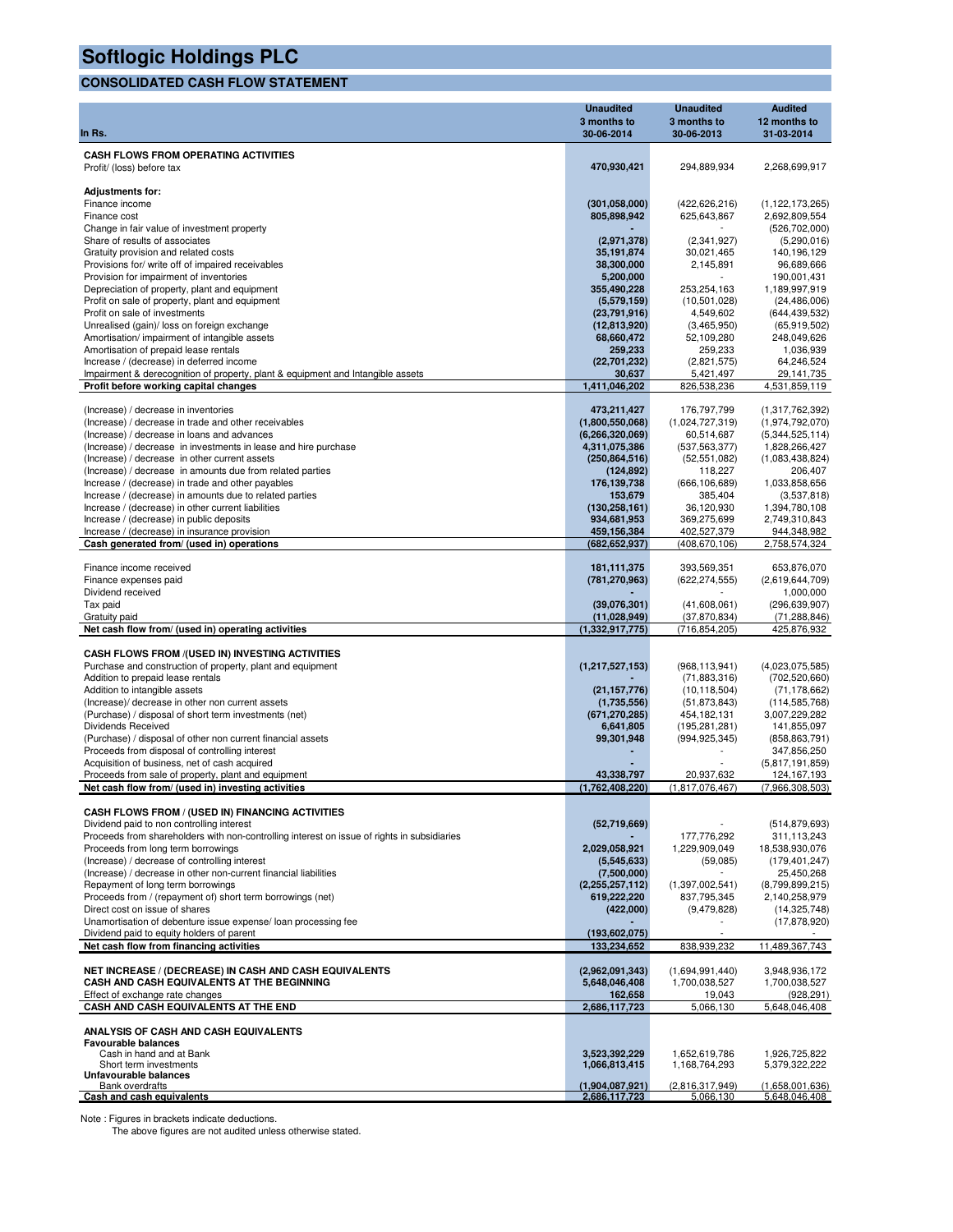#### **CONSOLIDATED STATEMENT OF CHANGES IN EQUITY**

| <b>GROUP</b>                                                                                      |                          |                                    |                              | Attributable to equity holders of parent  |                                      |                                  |                       |                            |                               |                               |                               |
|---------------------------------------------------------------------------------------------------|--------------------------|------------------------------------|------------------------------|-------------------------------------------|--------------------------------------|----------------------------------|-----------------------|----------------------------|-------------------------------|-------------------------------|-------------------------------|
| In Rs.                                                                                            | <b>Stated</b><br>capital | <b>Shares</b>                      | Treasury Revaluation reserve | <b>Exchange</b><br>translation<br>reserve | <b>Available for</b><br>sale reserve | <b>Statutory</b><br>reserve fund | Other<br>reserves     | Revenue<br>reserve         | <b>Total</b>                  | Non-controlling<br>interest   | Total<br>equity               |
| As at 01 April 2015                                                                               | 5,089,000,000            | (55, 921, 185)                     | 1,636,375,397                | (26, 775, 781)                            | 200,328,059                          | 116,532,044                      | (502, 197, 708)       | 1,167,195,634              | 7,624,536,460                 | 8,157,436,153                 | 15,781,972,613                |
| Profit for the period<br>Other Comprehensive income                                               | $\sim$<br>$\sim$         |                                    | $\sim$                       | (846, 536)                                | 103,101,205                          |                                  |                       | 83,667,663                 | 83,667,663<br>102,254,669     | 220,544,372<br>128,984,878    | 304,212,035<br>231,239,547    |
| <b>Total Comprehensive income</b>                                                                 | ۰.                       |                                    | $\sim$                       | (846, 536)                                | 103,101,205                          |                                  | $\sim$                | 83,667,663                 | 185,922,332                   | 349,529,250                   | 535,451,582                   |
| Dividend paid                                                                                     | $\sim$                   | $\sim$                             | $\sim$                       |                                           | $\overline{\phantom{a}}$             | $\overline{\phantom{a}}$         | $\sim$                | (193, 602, 075)            | (193, 602, 075)               |                               | (193, 602, 075)               |
| Direct cost on issue of shares<br>Transfer to reserve fund                                        | $\sim$                   | $\sim$<br>$\overline{\phantom{a}}$ | $\sim$                       |                                           | $\sim$<br>$\sim$                     | 11,003,750                       |                       | (421, 270)<br>(11,003,750) | (421, 270)                    | (730)                         | (422,000)                     |
| Acquisitions, disposals and changes in holding<br>Subsidiary dividend to non-controlling interest | ٠<br>٠                   | $\sim$<br>$\sim$                   | $\sim$<br>$\sim$             | - 30                                      | $\sim$                               | $\sim$<br>$\sim$                 | (3,953,575)<br>$\sim$ | $\sim$<br>$\sim$           | (3,953,575)<br>$\blacksquare$ | (1,592,058)<br>(26, 792, 074) | (5,545,633)<br>(26, 792, 074) |
| As at 30 June 2015                                                                                | 5,089,000,000            | (55, 921, 185)                     | 1,636,375,397                | (27,622,317)                              | 303,429,264                          | 127,535,794                      | (506, 151, 283)       | 1,045,836,202              | 7,612,481,872                 | 8,478,580,541                 | 16,091,062,413                |
| Ac at 01 April 2014                                                                               | 5.089.000.000            | (5591185)                          | 1 461 774 873                | (75, 358, 862)                            | 176 573 503                          | 149 167 942                      | (572.303.697)         | 628 907 044                | 6801839618                    | 6548905153                    | 13 350 744 771                |

| orowoo,coo,c  | 100, 021, 1007 | 1, 701, 117, 010 | 11,000,002     |             |             | 1012,000,0011                      | $U = U, U U, U + T$ | 0,001,005,010 | 0,040,000,100 | 13,330,744,771 |
|---------------|----------------|------------------|----------------|-------------|-------------|------------------------------------|---------------------|---------------|---------------|----------------|
|               |                |                  |                |             |             |                                    | 40,689,597          | 40.689.597    | 184,616,623   | 225,306,220    |
|               |                |                  | 1,604,543      | 71,584,842  |             |                                    | (20, 564, 743)      | 52,624,642    | 36,683,155    | 89,307,797     |
|               |                |                  | 1,604,543      | 71,584,842  |             |                                    | 20,124,854          | 93,314,239    | 221,299,778   | 314,614,017    |
|               |                |                  |                |             |             |                                    | (7,481,673)         | (7,481,673)   | (1,998,154)   | (9, 479, 827)  |
|               |                |                  |                |             | 1,485,357   |                                    | (1,485,357)         |               |               |                |
|               |                |                  |                |             |             | 97,510,925                         |                     | 97,510,925    | 80,351,559    | 177,862,484    |
| 5,089,000,000 | (55, 921, 185) | 1,461,774,873    | (73, 754, 319) | 248,158,345 | 150,653,299 | (474, 792, 772)                    | 640,064,868         | 6,985,183,109 | 6,848,558,336 | 13,833,741,445 |
|               |                |                  |                |             |             | 110,010,000<br>$1 + 0, 101, 0 + 2$ |                     |               |               |                |

Note : Figures in brackets indicate deductions.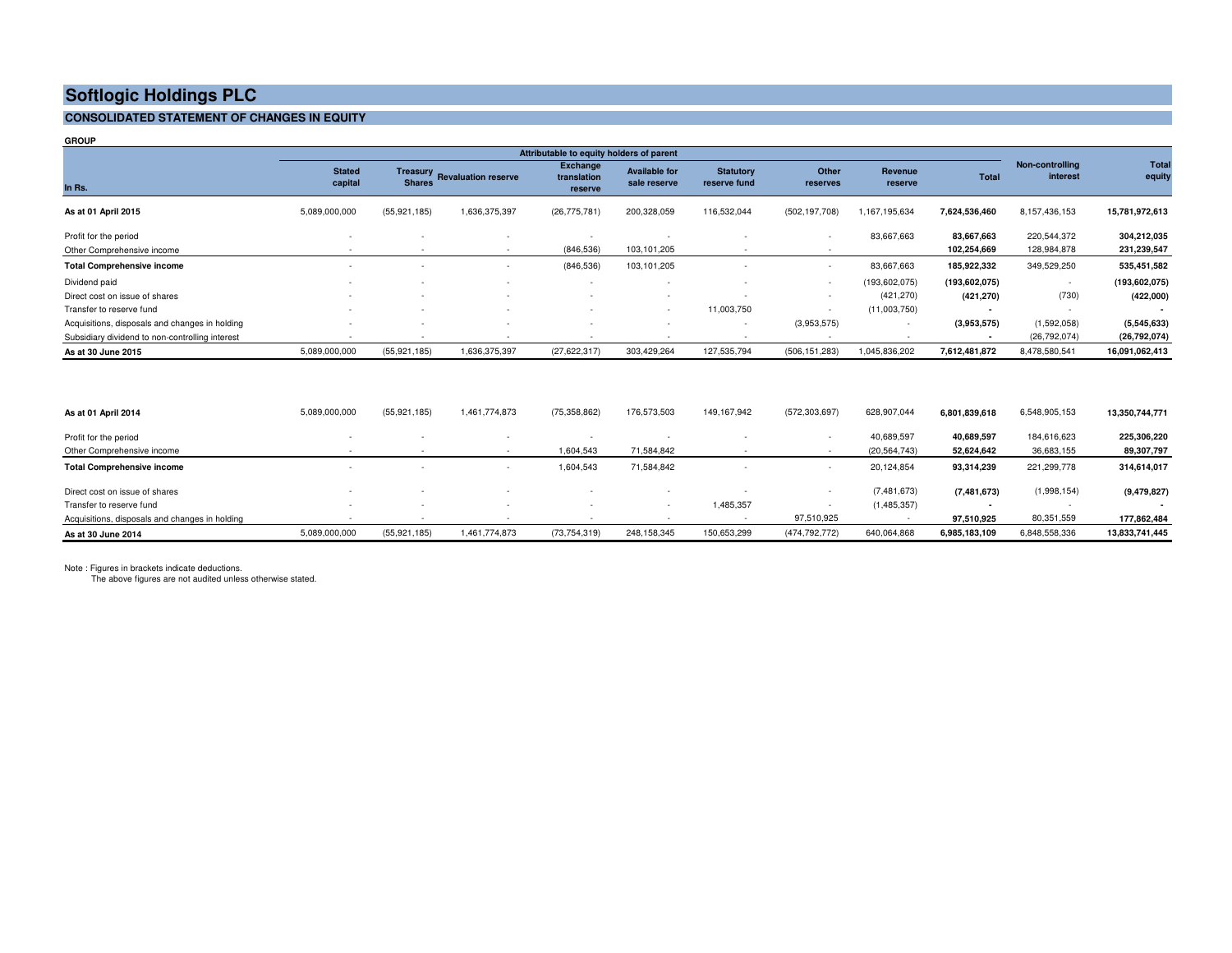# **COMPANY INCOME STATEMENT**

| In Rs.                                      | <b>Unaudited</b><br>3 months to<br>30-06-2015 | <b>Unaudited</b><br>3 months to<br>30-06-2014 | Change<br>as a<br>% | <b>Audited</b><br>12 months to<br>31-03-2015 |
|---------------------------------------------|-----------------------------------------------|-----------------------------------------------|---------------------|----------------------------------------------|
| Revenue                                     | 147,684,400                                   | 101,722,010                                   | 45.18               | 416,018,805                                  |
| Cost of sales                               | (42, 555, 252)                                | (20,613,770)                                  | 106.44              | (80, 991, 653)                               |
| <b>Gross profit</b>                         | 105,129,148                                   | 81,108,240                                    | 29.62               | 335,027,152                                  |
| Dividend income                             | 1,176,257                                     | 174,046                                       | 575.83              | 961,271,765                                  |
| Other operating income                      | 4,847,423                                     | 1,873,219                                     | 158.78              | 108,111,472                                  |
| Administrative expenses                     | (79, 595, 157)                                | (63, 394, 560)                                | 25.56               | (347, 890, 153)                              |
| <b>Results from Operating Activities</b>    | 31,557,671                                    | 19,760,945                                    | 59.70               | 1,056,520,236                                |
| Finance income                              | 74,836,596                                    | 45,782,394                                    | 63.46               | 201,540,615                                  |
| Finance expenses                            | (272, 238, 580)                               | (241, 863, 032)                               | 12.56               | (1,006,903,157)                              |
| <b>Net Finance Cost</b>                     | (197, 401, 984)                               | (196,080,638)                                 | 0.67                | (805, 362, 542)                              |
| Change in fair value of investment property |                                               |                                               | $\blacksquare$      | 40,736,886                                   |
| Profit/ (loss) before tax                   | (165, 844, 313)                               | (176, 319, 693)                               | (5.94)              | 291,894,580                                  |
| Tax expense                                 | (2,000,000)                                   |                                               |                     | 28,417,501                                   |
| Profit/ (loss) for the period               | (167, 844, 313)                               | (176, 319, 693)                               | (4.81)              | 320,312,081                                  |

Note : Figures in brackets indicate deductions.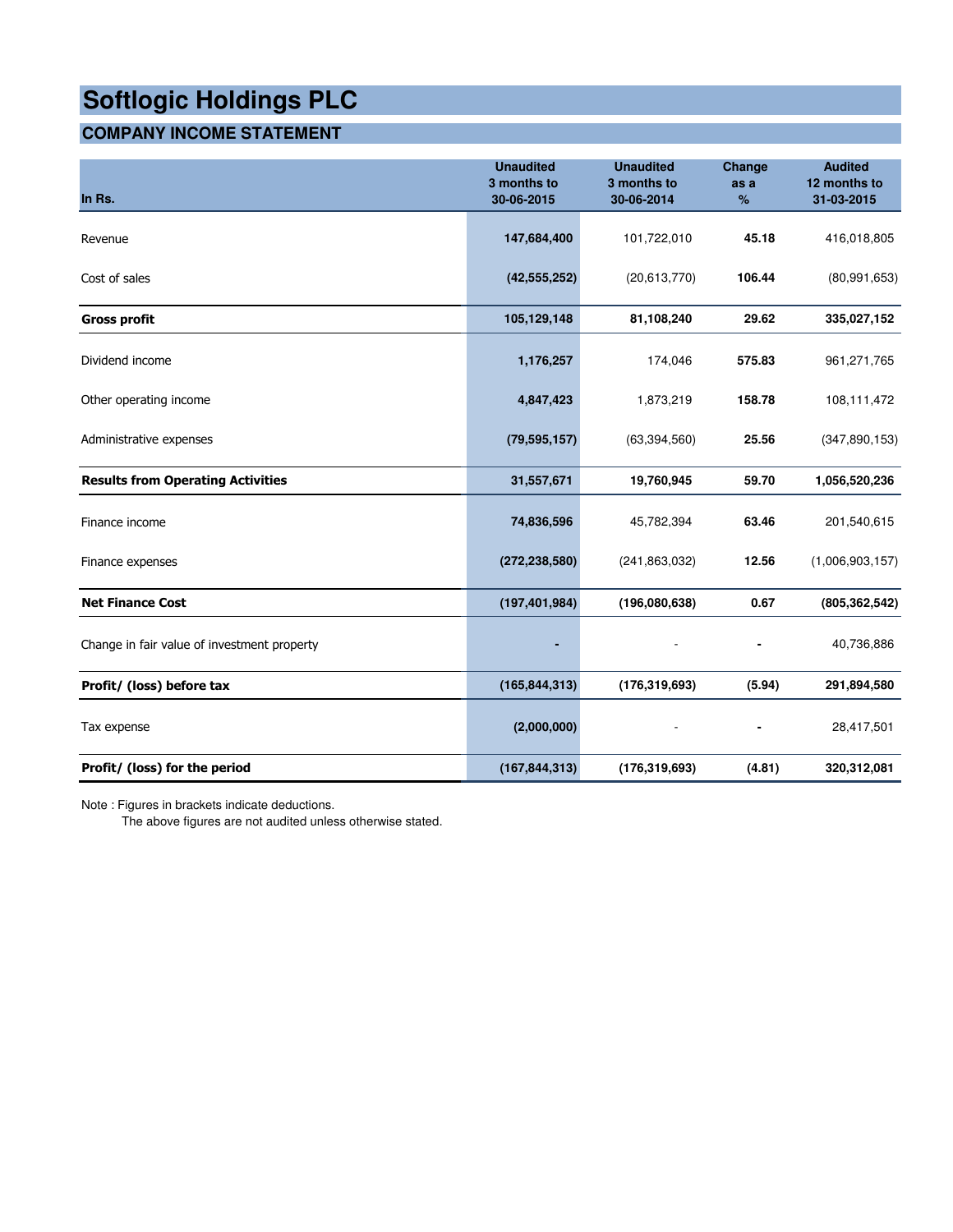# **COMPANY INCOME STATEMENT**

| In Rs.                                                                                        | <b>Unaudited</b><br>3 months to<br>30-06-2015 | <b>Unaudited</b><br>3 months to<br>30-06-2014 | Change<br>as a<br>$\%$ | <b>Audited</b><br>12 months to<br>31-03-2015 |
|-----------------------------------------------------------------------------------------------|-----------------------------------------------|-----------------------------------------------|------------------------|----------------------------------------------|
| Profit/ (loss) for the period                                                                 | (167, 844, 313)                               | (176, 319, 693)                               | (4.81)                 | 320,312,081                                  |
| Other comprehensive income                                                                    |                                               |                                               |                        |                                              |
| Other comprehensive income not to be reclassified to<br>income statement in sbsequent periods |                                               |                                               |                        |                                              |
| Actuarial gains/ (loss) on retirement benefits                                                | $\blacksquare$                                | $\overline{\phantom{a}}$                      |                        | (2,634,546)                                  |
| Tax on other comprehensive income                                                             | $\blacksquare$                                | $\overline{a}$                                |                        | 737,672                                      |
| Other comprehensive loss for the period, net of tax                                           | $\blacksquare$                                |                                               |                        | (1,896,874)                                  |
| Total comprehensive income/ (loss) for the period, net of tax                                 | (167, 844, 313)                               | (176, 319, 693)                               | (4.81)                 | 318,415,207                                  |

Note : Figures in brackets indicate deductions.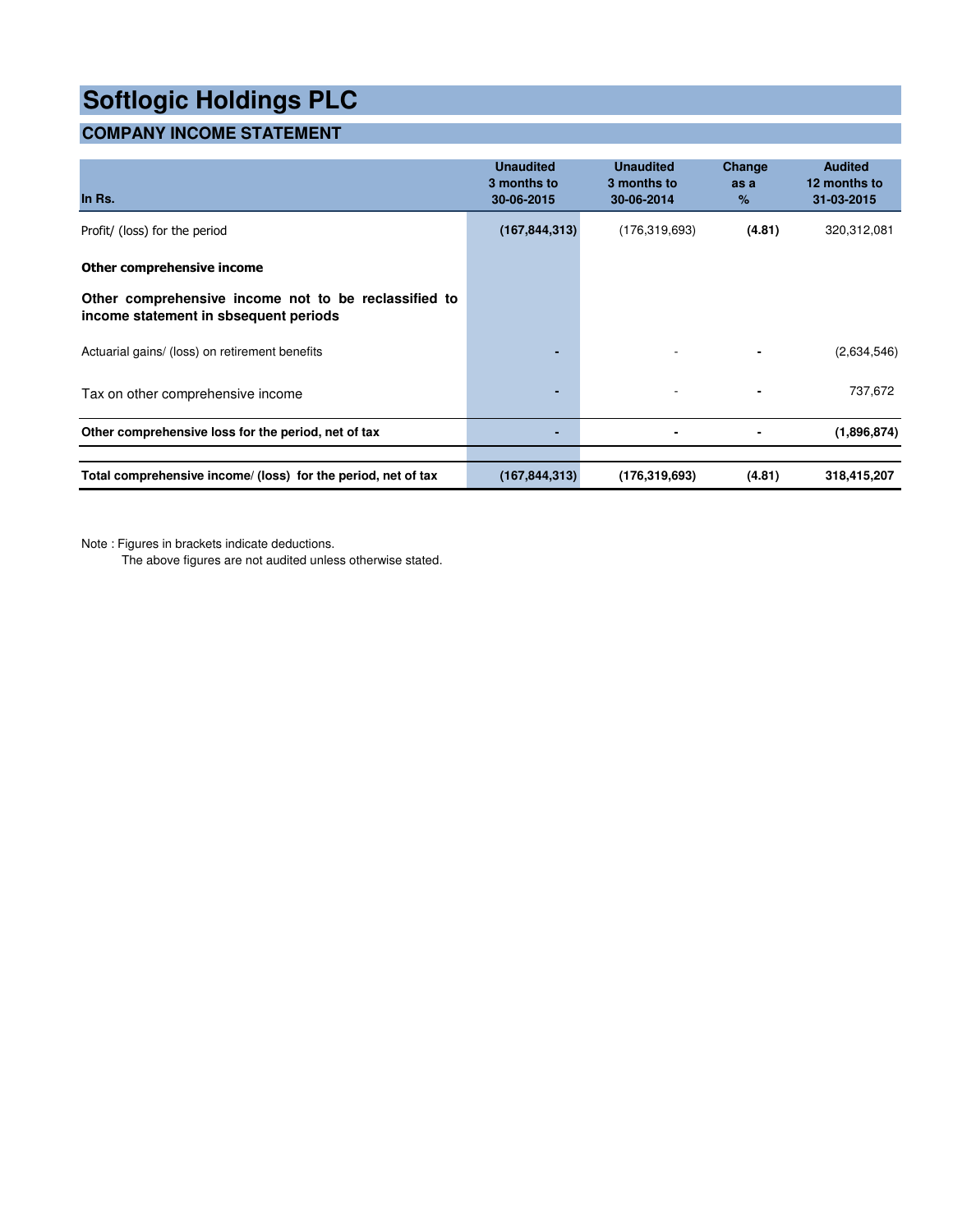### **COMPANY STATEMENT OF FINANCIAL POSITION**

|                                                     | <b>Unaudited</b><br>as at | <b>Unaudited</b><br>as at | <b>Audited</b><br>as at |
|-----------------------------------------------------|---------------------------|---------------------------|-------------------------|
| In Rs.                                              | 30-06-2015                | 30-06-2014                | 31-03-2015              |
| <b>ASSETS</b>                                       |                           |                           |                         |
| <b>Non-current assets</b>                           |                           |                           |                         |
| Property, plant and equipment                       | 107,827,233               | 141,592,440               | 121,538,318             |
| Investment property                                 | 442,641,386               | 394,000,000               | 442,641,386             |
| Intangible assets                                   | 1,339,161                 | 4,386,638                 | 1,723,508               |
| Investments in subsidiaries                         | 10,598,445,805            | 10,552,537,451            | 10,592,900,172          |
| Investments in associates                           | 11,000,000                | 11,000,000                | 11,000,000              |
| Other non-current financial assets                  | 1,277,946,624             | 33,823,640                | 1,277,947,548           |
| Deferred tax assets                                 | 68,817,557                |                           | 68,817,557              |
|                                                     | 12,508,017,766            | 11,137,340,169            | 12,516,568,489          |
| <b>Current assets</b>                               |                           |                           |                         |
| Trade and other receivables                         | 248,593,852               | 180,486,655               | 241,724,591             |
| Amounts due from related parties                    | 3,321,587,150             | 2,262,950,231             | 2,290,507,881           |
| Other current assets                                | 30,638,105                | 33,383,517                | 21,724,101              |
| Short term investments                              | 1,471,024,916             | 130,845,815               | 3,670,748,138           |
| Cash in hand and at bank                            | 122,681,886               | 44,549,772                | 42,695,145              |
|                                                     | 5,194,525,909             | 2,652,215,990             | 6,267,399,856           |
| <b>Total assets</b>                                 | 17,702,543,675            | 13,789,556,159            | 18,783,968,345          |
|                                                     |                           |                           |                         |
| <b>EQUITY AND LIABILITIES</b>                       |                           |                           |                         |
| Equity attributable to equity holders of the parent |                           |                           |                         |
| Stated capital                                      | 5,089,000,000             | 5,089,000,000             | 5,089,000,000           |
| Revenue reserves                                    | 178,818,911               | 46,678,324                | 541,413,224             |
| <b>Total equity</b>                                 | 5,267,818,911             | 5,135,678,324             | 5,630,413,224           |
|                                                     |                           |                           |                         |
| <b>Non-current liabilities</b>                      |                           |                           |                         |
| Interest bearing borrowings                         | 5,880,469,411             | 2,322,611,955             | 5,767,785,189           |
| Employee benefit liabilities                        | 32,316,032                | 31,883,785                | 30,669,730              |
| Other non-current financial liabilities             | 165,000,000               |                           | 509,915,332             |
|                                                     | 6,077,785,443             | 2,354,495,740             | 6,308,370,251           |
| <b>Current liabilities</b>                          |                           |                           |                         |
| Trade and other payables                            | 56,132,675                | 17, 154, 779              | 29,531,350              |
| Amounts due to related parties                      | 32,049,520                | 865,397,367               | 148,005,634             |
| Short term borrowings                               | 4,701,451,337             | 3,919,120,405             | 4,191,598,768           |
| Current portion of interest bearing borrowings      | 1,536,325,082             | 1,423,504,123             | 2,368,998,067           |
| Other current liabilities                           | 16,072,891                | 20,179,577                | 24,009,337              |
| <b>Bank overdrafts</b>                              | 14,907,816                | 54,025,844                | 83,041,714              |
|                                                     | 6,356,939,321             | 6,299,382,095             | 6,845,184,870           |
| <b>Total equity and liabilities</b>                 | 17,702,543,675            | 13,789,556,159            | 18,783,968,345          |

Note : Figures in brackets indicate deductions.

The above figures are not audited unless otherwise stated.

I certify that the financial statements comply with the requirements of the Companies Act No. 7 of 2007.

 **-sgd-**

Group Chief Financial Officer

The Board of directors is responsible for the preparation and presentation of these financial statements.

 **-sgd- -sgd-**Director Director

14 August 2015 Colombo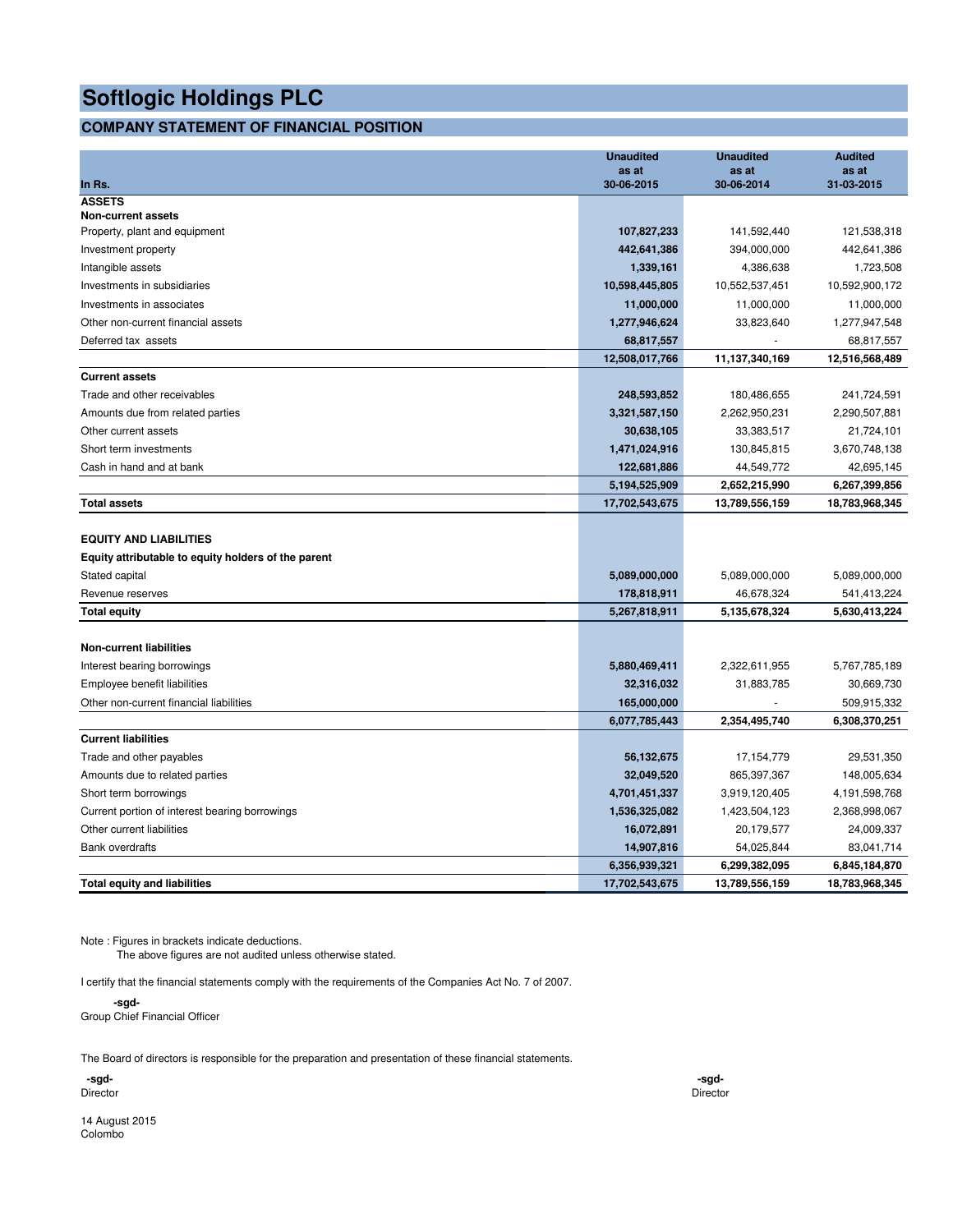## **COMPANY STATEMENT OF CASH FLOW**

|                                                                                                  | <b>Unaudited</b><br>3 months to | <b>Unaudited</b><br>3 months to | <b>Audited</b><br>12 months to     |
|--------------------------------------------------------------------------------------------------|---------------------------------|---------------------------------|------------------------------------|
| In Rs.                                                                                           | 30-06-2015                      | 30-06-2014                      | 31-03-2015                         |
| <b>CASH FLOWS FROM OPERATING ACTIVITIES</b>                                                      |                                 |                                 |                                    |
| Profit/ (loss) before tax                                                                        | (165, 844, 313)                 | (176, 319, 693)                 | 291,894,580                        |
|                                                                                                  |                                 |                                 |                                    |
| <b>Adjustments for:</b>                                                                          |                                 |                                 |                                    |
| Finance income<br>Dividend income                                                                | (74, 836, 596)<br>(1, 176, 257) | (45, 782, 394)<br>(174, 046)    | (201, 540, 614)<br>(961, 271, 765) |
| Finance costs                                                                                    | 272,238,580                     | 241,863,032                     | 1,006,903,157                      |
| Change in fair value of investment property                                                      |                                 |                                 | (40, 736, 886)                     |
| Gratuity provision and related costs                                                             | 1,786,302                       | 1,800,000                       | 6,520,501                          |
| Provision for impairment of receivables                                                          | 4,166,666                       |                                 | 61,416,769                         |
| Provision for assets held for sale                                                               |                                 |                                 | 8,250,980                          |
| Depreciation of property, plant and equipment<br>Profit on sale of property, plant and equipment | 4,728,973<br>(1, 230, 740)      | 6,255,408<br>(1,543,310)        | 24,239,655<br>(6,368,059)          |
| Profit on sale of term investments                                                               |                                 |                                 | (80, 981, 615)                     |
| Amortisation / impairment of intangible assets                                                   | 384,347                         |                                 | 2,624,845                          |
| Impairment & derecognition of property, plant & equipment                                        | 30,637                          | 955,259                         | 995,249                            |
| Profit before working capital changes                                                            | 40,247,599                      | 27,054,256                      | 111,946,797                        |
| (Increase) / decrease in trade and other receivable                                              | (11,035,927)                    | (13,316,815)                    | (74, 554, 750)                     |
| (Increase) / decrease in other current assets                                                    | (10, 341, 900)                  | (2,247,255)                     | 1,999,042                          |
| (Increase) / decrease in amount due from related parties                                         | (1,026,520,721)                 | 190,146,834                     | (1,662,568,488)                    |
| Increase / (decrease) in trade and other payables                                                | 26,601,325                      | 2,584,951                       | 14,961,522                         |
| Increase / (decrease) in amount due to related parties                                           | (460, 871, 446)                 | (641, 071, 201)                 | (294, 537, 636)                    |
| Increase / (decrease) in other current liabilities<br>Cash generated from / (used in) operations | (7,936,447)<br>(1,449,857,517)  | 2,150,805<br>(434, 698, 425)    | 5,980,569<br>(1,896,772,944)       |
|                                                                                                  |                                 |                                 |                                    |
| Finance income received                                                                          | 75,020,057                      | 45,556,194                      | 199,719,323                        |
| Finance expenses paid                                                                            | (261,098,912)                   | (238, 231, 143)                 | (994, 129, 825)                    |
| Dividend received                                                                                | 1,176,257                       | 174,046                         | 961, 271, 765                      |
| Tax paid                                                                                         | (572, 104)                      | $\overline{\phantom{a}}$        | (32, 249, 264)                     |
| Gratuity paid/ transfers<br>Net cash flow from / (used in) operating activities                  | (140,000)<br>(1,635,472,219)    | (627, 199, 328)                 | (2,767,813)<br>(1,764,928,758)     |
|                                                                                                  |                                 |                                 |                                    |
| <b>CASH FLOWS FROM /(USED IN) INVESTING ACTIVITIES</b>                                           |                                 |                                 |                                    |
| Purchase and construction of property, plant and equipment                                       | (1, 355, 442)                   | (874, 934)                      | (5,539,092)                        |
| Addition to investment property<br>Addition to intangible assets                                 |                                 |                                 | (7,904,500)                        |
| (Purchase) / disposal of other non current financial assets                                      |                                 | 23,973,925                      | (1,861,900)                        |
| Increase in interest in subsidiaries                                                             | (5,545,633)                     | (985, 376, 439)                 | (1,305,012,469)                    |
| Proceeds from disposal of controlling interest                                                   |                                 |                                 | 1,787,901,615                      |
| Acquisition of business                                                                          |                                 |                                 | (2,789,975,487)                    |
| Proceeds from sale of property, plant and equipment                                              | 6,979,111                       | 4,895,907                       | 17,405,813                         |
| Net cash flow used in investing activities                                                       | 78,036                          | (957, 381, 541)                 | (2,304,986,020)                    |
| <b>CASH FLOWS FROM / (USED IN) FINANCING ACTIVITIES</b>                                          |                                 |                                 |                                    |
| Proceeds from long term borrowings                                                               | 903,372,190                     |                                 | 5,738,547,536                      |
| Repayment of long term borrowings                                                                | (1,634,500,620)                 | (160, 960, 101)                 | (1,517,981,903)                    |
| Proceeds from / (repayment of) short term borrowings (net)                                       | 509,852,569                     | (1,690,365)                     | 270,787,996                        |
| Dividend paid to equity holders of parent                                                        | (194, 750, 000)                 |                                 |                                    |
| Net cash flow from financing activities                                                          | (416, 025, 861)                 | (162, 650, 466)                 | 4,491,353,629                      |
|                                                                                                  |                                 |                                 |                                    |
| <b>NET INCREASE / (DECREASE) IN CASH AND CASH EQUIVALENTS</b>                                    | (2,051,420,044)                 | (1,747,231,335)                 | 421,438,851                        |
| CASH AND CASH EQUIVALENTS AT THE BEGINNING                                                       | 2,159,194,114                   | 1,737,755,263                   | 1,737,755,263                      |
| CASH AND CASH EQUIVALENTS AT THE END                                                             | 107,774,070                     | (9,476,072)                     | 2,159,194,114                      |
| ANALYSIS OF CASH AND CASH EQUIVALENTS                                                            |                                 |                                 |                                    |
| <b>Favourable balances</b>                                                                       |                                 |                                 |                                    |
| Cash in hand and at bank                                                                         | 122,681,886                     | 44,549,772                      | 42,695,145                         |
| Short term investments                                                                           |                                 |                                 | 2,199,540,683                      |
| Unfavourable balances                                                                            |                                 |                                 |                                    |
| <b>Bank overdrafts</b><br>Cash and cash equivalents                                              | (14,907,816)<br>107,774,070     | (54, 025, 844)<br>(9,476,072)   | (83,041,714)<br>2,159,194,114      |
|                                                                                                  |                                 |                                 |                                    |

Note : Figures in brackets indicate deductions.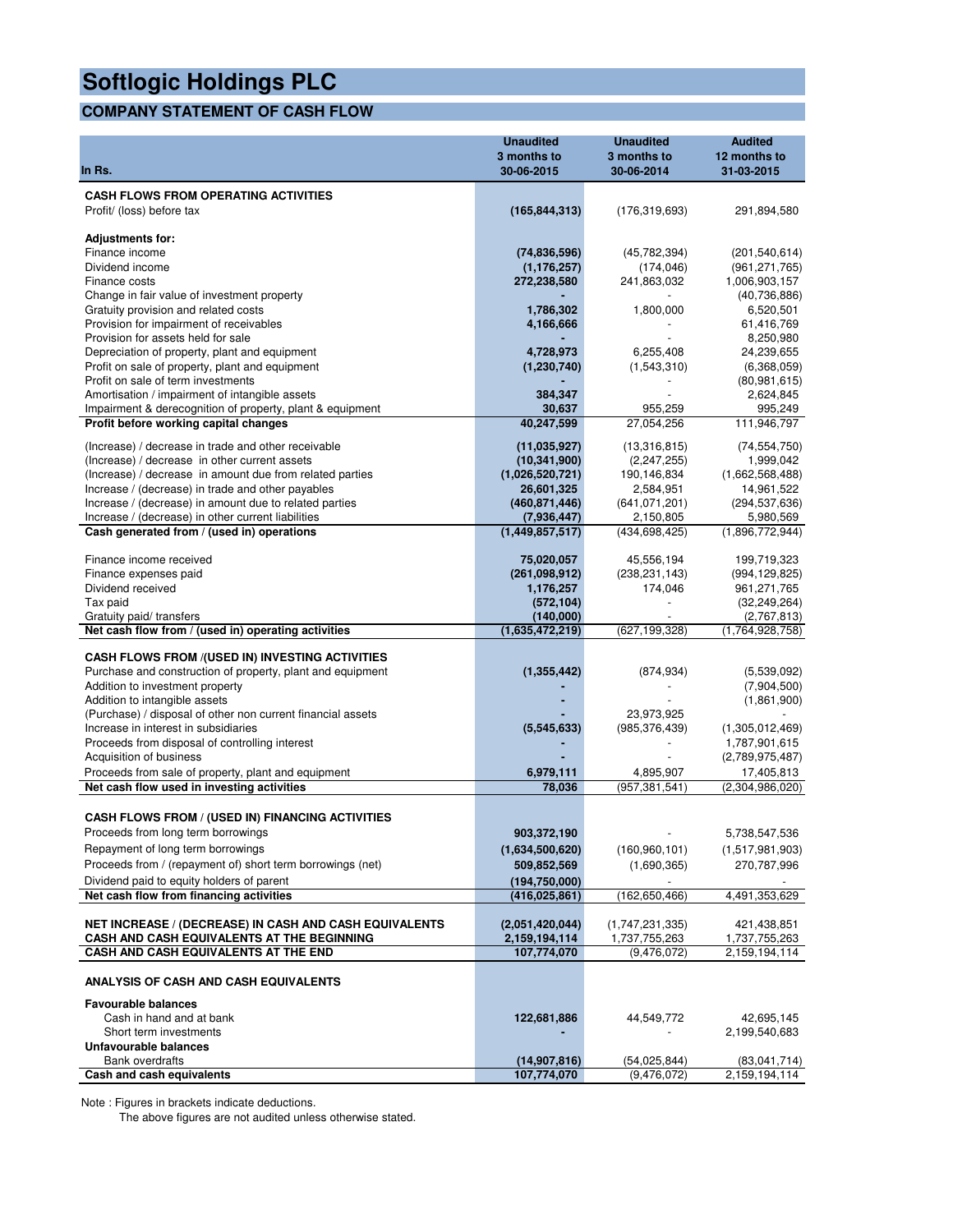# **COMPANY STATEMENT OF CHANGES IN EQUITY**

#### **COMPANY**

| In Rs.                     | <b>Stated</b><br>capital | <b>Revenue</b><br>reserve | <b>Total</b>    |
|----------------------------|--------------------------|---------------------------|-----------------|
|                            |                          |                           |                 |
| As at 01 April 2015        | 5,089,000,000            | 541,413,224               | 5,630,413,224   |
| Loss for the period        |                          | (167,844,313)             | (167,844,313)   |
| Total comprehensive income |                          | (167, 844, 313)           | (167, 844, 313) |
| Dividend paid              |                          | (194,750,000)             | (194,750,000)   |
| As at 30 June 2015         | 5,089,000,000            | 178,818,911               | 5,267,818,911   |
| As at 01 April 2014        | 5,089,000,000            | 222,998,017               | 5,311,998,017   |
| Loss for the period        |                          | (176,319,693)             | (176,319,693)   |
| Total comprehensive income | $\overline{\phantom{a}}$ | (176, 319, 693)           | (176,319,693)   |
| As at 30 June 2015         | 5,089,000,000            | 46,678,324                | 5,135,678,324   |

Note : Figures in brackets indicate deductions.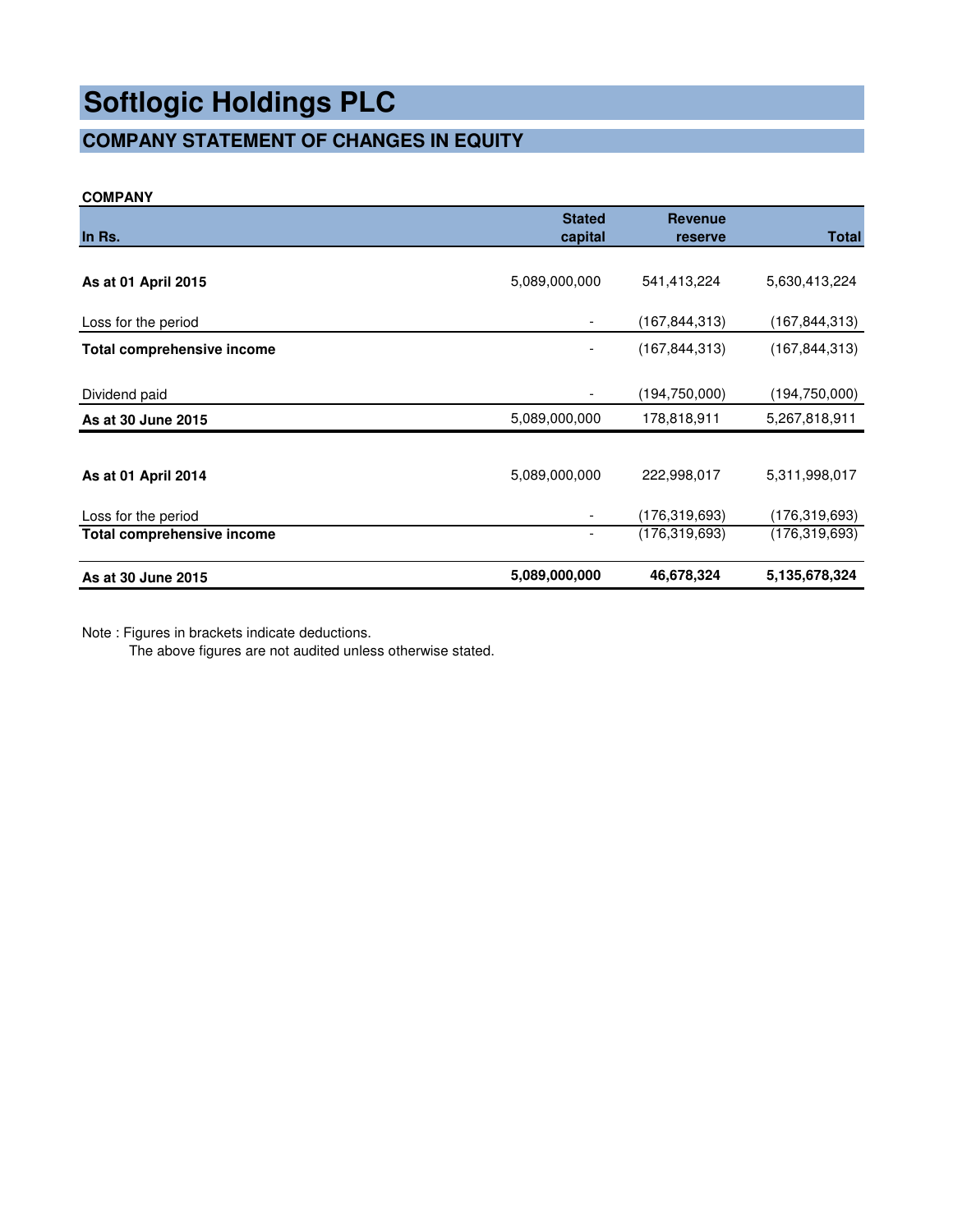#### **NOTES TO THE FINANCIAL STATEMENTS**

**OPERATING SEGMENT INFORMATION**

| <b>REVENUE AND PROFIT</b>                         | <b>Information Technology</b> |                          |                | Leisure        |                          | Retail          |                          | <b>Auto Mobiles</b> |                          | <b>Financial Services</b> |                | <b>Healthcare Services</b> |                          | Others          | Group           |                 |
|---------------------------------------------------|-------------------------------|--------------------------|----------------|----------------|--------------------------|-----------------|--------------------------|---------------------|--------------------------|---------------------------|----------------|----------------------------|--------------------------|-----------------|-----------------|-----------------|
| For the three months ended 30 June                | 2015                          | 2014                     | 2015           | 2014           | 2015                     | 2014            | 2015                     | 2014                | 2015                     | 2014                      | 2015           | 2014                       | 2015                     | 2014            | 2015            | 2014            |
|                                                   |                               |                          |                |                |                          |                 |                          |                     |                          |                           |                |                            |                          |                 |                 |                 |
| Revenue                                           |                               |                          |                |                |                          |                 |                          |                     |                          |                           |                |                            |                          |                 |                 |                 |
| Total revenue                                     | 4.018.204.670                 | 1.879.720.007            | 168.014.418    | 24.850.868     | 4.508.941.659            | 2.208.811.126   | 308.017.782              | 141.510.994         | 2.214.253.448            | 982.008.808               | 2.313.788.051  | 2.102.026.368              | 152.090.200              | 103.564.010     | 13.683.310.228  | 8.442.492.181   |
| Inter group                                       | (240.326.724)                 | (128.433.182)            | (37.014.656)   | (9.690.748)    | (154, 437, 304)          | (143.137.239)   | (11, 191, 579)           | (7, 122, 876)       | (54,209,283)             | (10.043.920)              | $\sim$         | $\sim$                     | (148,600,661)            | (100.612.010)   | (645,780,207    | (399,039,975)   |
| <b>Total external revenue</b>                     | 3,777,877,946                 | 1.751.286.825            | 130.999.762    | 15.160.120     | 4.354.504.355            | 2.065.673.887   | 296.826.203              | 134.388.118         | 2.160.044.165            | 1.971.964.888             | 2.313.788.051  | 2.102.026.368              | 3.489.539                | 2.952.000       | 13.037.530.021  | 8.043.452.206   |
|                                                   |                               |                          |                |                |                          |                 |                          |                     |                          |                           |                |                            |                          |                 |                 |                 |
| Operating profit/ (loss)                          | 256.067.515                   | 186.138.144              | (47, 235, 163) | (52, 913, 179) | 357,076,831              | 118,158,709     | 1,778,838                | 3,875,769           | 330.699.743              | 105.242.436               | 521.689.039    | 553.939.945                | 11.879.566               | (14, 863, 789)  | 1.431.956.369   | 899.578.035     |
|                                                   |                               |                          |                |                |                          |                 |                          |                     |                          |                           |                |                            |                          |                 |                 |                 |
| Finance income                                    | 3,886,907                     | 740,673                  | 1,006,807      | 1,632,140      | 25,826,123               | 31,202,996      | 62,692                   | $\sim$              | 252,875,954              | 368,798,656               | 16,232,832     | 19,056,212                 | 1,166,685                | 1,195,539       | 301,058,000     | 422,626,216     |
| Finance cost                                      | (82, 682, 412)                | (70.727.878)             | (37.945.663)   | (4, 552, 176)  | (272.044.413)            | (125, 483, 321) | (19, 725, 366)           | (11, 491, 730)      | (34.646.467)             | (57.069.493)              | (137.261.462)  | (163, 268, 627)            | (221, 593, 159)          | (193,050,642)   | (805.898.942)   | (625, 643, 867) |
| Change in insurance contract liabilities          | $\overline{\phantom{a}}$      |                          |                |                |                          |                 |                          | - 2                 | (459, 156, 384)          | (402, 527, 379)           | ۰.             |                            |                          |                 | (459, 156, 384) | (402, 527, 379) |
| Share of results of associates                    |                               |                          |                |                |                          |                 |                          |                     | ٠                        |                           | $\sim$         |                            | 2.971.378                | 2.341.927       | 2.971.378       | 2,341,927       |
| Profit/ (loss) before taxation                    | 177,272,010                   | 116,150,939              | (84, 174, 019) | (55.833.215)   | 110.858.541              | 23,878,384      | (17,883,836)             | (7,615,961)         | 89.772.846               | 14.444.220                | 400,660,409    | 409,727,530                | (205, 575, 530)          | (204, 376, 965) | 470.930.421     | 296,374,932     |
|                                                   |                               |                          |                |                |                          |                 |                          |                     |                          |                           |                |                            |                          |                 |                 |                 |
| Taxation                                          | (45,916,098)                  | (28, 298, 565)           | (2,033,963)    | 4,524,770      | (32,029,971)             | 24,562,250      | (4, 297, 297)            | (233, 172)          | (23, 918, 337)           | (5,950,005)               | (55, 573, 740) | (62, 337, 363)             | (2,948,981)              | (1,851,629)     | (166, 718, 387) | (69, 583, 714)  |
|                                                   |                               |                          |                |                |                          |                 |                          |                     |                          |                           |                |                            |                          |                 |                 |                 |
| Profit/ (loss) after taxation                     | 131.355.912                   | 87.852.374               | (86.207.982)   | (51.308.445)   | 78.828.570               | 48.440.634      | (22, 181, 133)           | (7.849.133)         | 65.854.509               | 8.494.215                 | 345,086,669    | 347.390.167                | (208,524,511             | (206.228.594)   | 304.212.034     | 226,791,218     |
|                                                   |                               |                          |                |                |                          |                 |                          |                     |                          |                           |                |                            |                          |                 |                 |                 |
|                                                   |                               |                          |                |                |                          |                 |                          |                     |                          |                           |                |                            |                          |                 |                 |                 |
| Depreciation of property, plant & equipment (PPE) | 16,353,691                    | 9,633,180                | 42.974.267     | 13,397,959     | 74,406,372               | 34,443,932      | 9,008,816                | 2,341,703           | 35.897.445               | 24,950,976                | 172,062,807    | 162,201,961                | 4,786,830                | 6.284.452       | 355,490,228     | 253,254,163     |
| Amortisation of lease rentals paid in advance     | $\overline{\phantom{a}}$      | $\overline{\phantom{a}}$ |                | <b>.</b>       | $\overline{\phantom{a}}$ | $\sim$          | $\overline{\phantom{a}}$ | $\sim$              | $\overline{\phantom{a}}$ | $\sim$                    | 259,233        | 259,233                    | $\overline{\phantom{a}}$ | <b>.</b>        | 259,233         | 259,233         |
| Amortisation of intangible assets                 | 4,690,493                     | 194,263                  | 11.927.317     | 11,897,029     | 14,555,810               | 2,102,418       | ٠                        | $\sim$              | 34,972,034               | 34,829,842                | 2,130,469      | 2,130,469                  | 384,347                  | 955.259         | 68,660,470      | 52,109,280      |
| Retirement benefit obligations and related cost   | 4,827,268                     | 3,731,245                | 1,852,000      | 660,000        | 4,472,605                | 2,624,625       | 502,794                  | 545,629             | 5,583,634                | 5,091,643                 | 16, 167, 272   | 15,554,999                 | 1,786,302                | 1,813,324       | 35, 191, 875    | 30,021,465      |
| Purchase and construction of PPE                  | 1,536,420                     | 7,512,398                | 375,966,860    | 642,050,780    | 587,968,126              | 105, 139, 276   | 9.691.237                | 85,220,520          | 60,417,750               | 32,843,469                | 180.548.970    | 93,902,809                 | 1.397.790                | 1,444,689       | 1,217,527,153   | 968,113,941     |
| Additions to intangible assets                    | 1,877,667                     | 1,550,860                | 129.312        | 83,587         | 9,431,561                | $\sim$          | $\overline{\phantom{a}}$ | $\sim$              | 5,319,236                | 8,484,057                 | $\sim$         |                            | $\overline{\phantom{a}}$ | $\sim$          | 16,757,776      | 10,118,504      |
| Additions to lease rentals paid in advance        | $\overline{\phantom{a}}$      |                          |                |                | $\sim$                   |                 |                          |                     | $\sim$                   |                           | ۰.             | 71.883.316                 |                          |                 | ۰.              | 71,883,316      |

Note : Figures in brackets indicate deductions.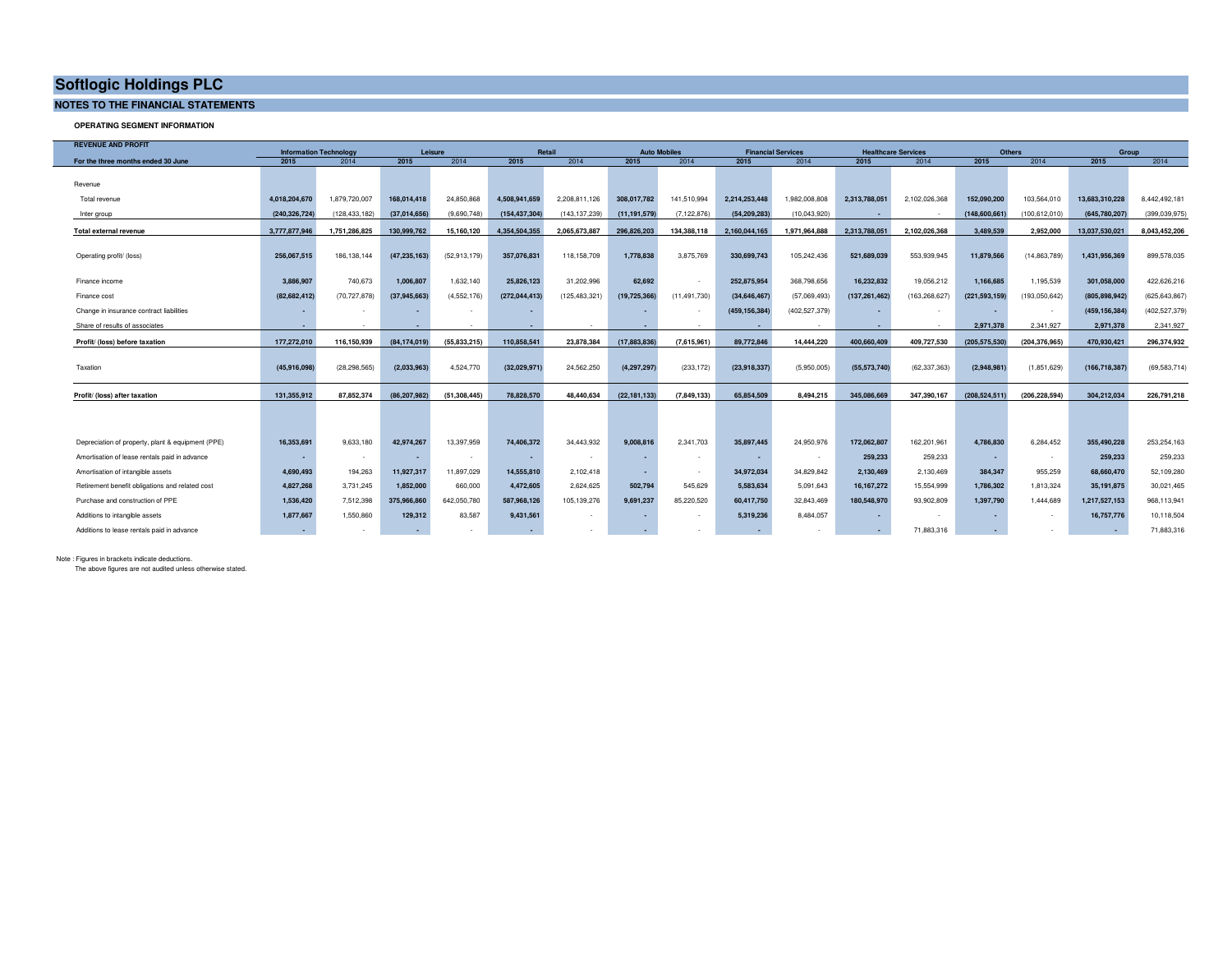**NOTES TO THE FINANCIAL STATEMENTS**

#### **OPERATING SEGMENT INFORMATION**

|                                                     |               | <b>Information Technology</b> |               | Leisure       |                |               | <b>Auto Mobil</b> |             |                   | <b>Financial Services</b> | <b>Healthcare Services</b> |                | Others         |               | Group           |                |
|-----------------------------------------------------|---------------|-------------------------------|---------------|---------------|----------------|---------------|-------------------|-------------|-------------------|---------------------------|----------------------------|----------------|----------------|---------------|-----------------|----------------|
| As at 30 June                                       | 2015          | 2014                          | 2015          | 2014          | 2015           | 2014          | 2015              | 2014        | 2015              | 2014                      | 2015                       | 2014           | 2015           | 2014          | 2015            | 2014           |
|                                                     |               |                               |               |               |                |               |                   |             |                   |                           |                            |                |                |               |                 |                |
| Property, plant and equipment                       | 212,239,315   | 152,946,234                   | 6,612,175,536 | 4,371,130,282 | 5.138.429.393  | 1,235,465,683 | 379.953.844       | 242,527,572 | 822.042.332       | 646, 977, 468             | 10.788.280.355             | 10,188,345,424 | 108.532.527    | 142,535,639   | 24.061.653.301  | 16,979,928,302 |
| Lease rentals paid in advance                       |               |                               |               |               |                |               |                   |             |                   |                           | 854,536,668                | 224,936,273    |                |               | 854,536,668     | 224,936,273    |
| Investment property                                 | 233,000,000   | 225,300,000                   | 1,045,292,349 | 757,492,349   | 94,848,000     | 81,510,000    |                   |             |                   |                           |                            |                | 442,641,387    | 2,578,636,000 | 1,815,781,736   | 3,642,938,349  |
| Intangible assets                                   | 169,674,683   | 126,684,903                   | 455,784       | 83,587        | 383,446,510    | 150,678,683   |                   |             | 72,370,494        | 63,466,417                |                            |                | 1,339,161      | 4,386,638     | 627,286,631     | 345,300,228    |
| Other non current financial assets                  | 5,578,028     | 10,773,983                    |               |               | 2,934,859      | 45,603,084    | 1,500,000         |             | 11,739,338,525    | 6,673,833,397             | 628,544,889                | 493,391,268    | 2,527,740      | 2,859,607     | 12,380,424,041  | 7,226,461,339  |
| Rental receivable on lease assets and hire purchase |               |                               |               |               |                |               |                   |             | 1,571,696,204     | 3,592,602,722             |                            |                |                |               | 1,571,696,204   | 3,592,602,722  |
| Other non current assets                            | 13,476.241    | 8.861.879                     | 10.483.973    | 4.800.420     | 150.434.859    | 75,900,082    | 2.327.169         | 1.500.000   | 110,722,945       | 95.694.670                | 7,083,335                  | 8.083.333      |                |               | 294.528.522     | 194.840.384    |
| Segment non current assets                          | 633.968.267   | 524,566,999                   | 7,668,407,642 | 5,133,506,638 | 5,770,093,621  | 1,589,157,532 | 383,781,012       | 244,027,572 | 14,316,170,500    | 11,072,574,674            | 12,278,445,247             | 10,914,756,298 | 555,040,814    | 2,728,417,884 | 41,605,907,102  | 32,207,007,597 |
|                                                     |               |                               |               |               |                |               |                   |             |                   |                           |                            |                |                |               |                 |                |
| Investments in associates                           |               |                               |               |               |                |               |                   |             |                   |                           |                            |                |                |               | 28.355.498      | 26.432.592     |
|                                                     |               |                               |               |               |                |               |                   |             |                   |                           |                            |                |                |               |                 |                |
| Goodwill                                            |               |                               |               |               |                |               |                   |             |                   |                           |                            |                |                |               | 4,115,823,525   | 4,115,823,525  |
| Intangible assets through business combinations     |               |                               |               |               |                |               |                   |             |                   |                           |                            |                |                |               | 4,061,991,022   | 3,228,298,044  |
| Deferred tax assets                                 |               |                               |               |               |                |               |                   |             |                   |                           |                            |                |                |               | 294,316,155     | 301,555,545    |
| Eliminations/ adjustment                            |               |                               |               |               |                |               |                   |             |                   |                           |                            |                |                |               | (67.941.089)    | (49,760,250)   |
| Total non current assets                            | 633,968,267   | 524,566,999                   | 7,668,407,642 | 5,133,506,638 | 5,770,093,621  | 1,589,157,532 | 383,781,012       | 244,027,572 | 14,316,170,500    | 11,072,574,674            | 12,278,445,247             | 10,914,756,298 | 555,040,814    | 2,728,417,884 | 50,038,452,214  | 39,829,357,053 |
|                                                     |               |                               |               |               |                |               |                   |             |                   |                           |                            |                |                |               |                 |                |
| Inventories                                         | 1,006,703,667 | 723,006,101                   | 17,914,947    | 6,317,095     | 4,838,911,053  | 3,012,395,928 | 334,725,683       | 212,268,133 | 597,224,749       | 602,041,519               | 395,671,319                | 376,243,789    |                | 283,486       | 7,191,151,418   | 4,932,556,051  |
| Investment property                                 |               |                               |               |               |                |               |                   |             |                   |                           | 2.698.000.000              |                |                |               | 2.698.000.000   |                |
| Trade and other receivables                         | 2.490.302.237 | 1.232.855.585                 | 51.409.893    | 33,181,049    | 3.807.734.596  | 2,892,744,729 | 135,871,317       | 92.187.708  | 1.092.063.044     | 1.029.753.685             | 798.340.895                | 760,800,871    | 9.331.192      | 74,578,575    | 8.385.053.174   | 6,116,102,202  |
| Loans and advances                                  |               |                               |               |               |                |               |                   |             | 8,630,491,928     | 2,071,182,549             |                            |                |                |               | 8,630,491,928   | 2,071,182,549  |
| Rental receivable on lease assets and hire purchase |               |                               |               |               |                |               |                   |             | 668,525,590       | 5,300,326,632             |                            |                |                |               | 668,525,590     | 5,300,326,632  |
| Other current assets                                | 521.199.326   | 207,455,717                   | 226.910.956   | 357,206,492   | 1.199.354.482  | 575,767,811   | 438.393.222       | 175.962.231 | 1.478.011.376     | 1,332,906,365             | 116,425,306                | 132,664,956    | 30.667.055     | 44.487.960    | 4,010,961,724   | 2,826,451,532  |
| Short term investments                              |               |                               |               |               |                |               |                   |             |                   |                           |                            |                |                |               |                 |                |
|                                                     | 12,674,760    | 11,764,164                    | 332,460       | 306,499       | 22,381,738     | 21,813,520    |                   |             | 4,720,483,065     | 4,337,443,150             |                            | 300,500,000    | 132,427,345    | 131,062,934   | 4,888,299,368   | 4,802,890,267  |
| Cash in hand and at bank                            | 154,596,983   | 91,610,931                    | 276,037,005   | 127,180,288   | 701,522,848    | 412,409,820   | 45,656,562        | 37,334,692  | 804,484,511       | 700,163,704               | 1,417,349,343              | 237,668,812    | 123,744,978    | 46,251,539    | 3,523,392,229   | 1,652,619,786  |
| Segment current assets                              | 4,185,476,973 | 2,266,692,498                 | 572,605,260   | 524,191,423   | 10,569,904,716 | 6,915,131,808 | 954,646,785       | 517,752,764 | 17,991,284,263    | 15,373,817,604            | 5,425,786,863              | 1,807,878,428  | 296,170,570    | 296,664,494   | 39,995,875,431  | 27,702,129,019 |
|                                                     |               |                               |               |               |                |               |                   |             |                   |                           |                            |                |                |               |                 |                |
| Amounts due from related parties                    |               |                               |               |               |                |               |                   |             |                   |                           |                            |                |                |               | 696.945         | 660.233        |
| <b>Total current assets</b>                         | 4.185.476.973 | 2,266,692,498                 | 572,605,260   | 524,191,423   | 10,569,904,716 | 6,915,131,808 | 954,646,785       | 517,752,764 | 17,991,284,263    | 15,373,817,604            | 5,425,786,863              | 1,807,878,428  | 296,170,570    | 296.664.494   | 39,996,572,376  | 27,702,789,252 |
|                                                     |               |                               |               |               |                |               |                   |             |                   |                           |                            |                |                |               |                 |                |
| <b>Total assets</b>                                 |               |                               |               |               |                |               |                   |             |                   |                           |                            |                |                |               | 90,035,024,590  | 67.532.146.305 |
|                                                     |               |                               |               |               |                |               |                   |             |                   |                           |                            |                |                |               |                 |                |
| Insurance contract liabilities                      |               |                               |               |               |                |               |                   |             | 5,588,428,723     | 4,587,450,736             |                            |                |                |               | 5,588,428,723   | 4,587,450,736  |
| Interest bearing borrowings                         | 96,163,063    | 173,563,283                   | 3,599,280,601 | 2,834,281,831 | 4,245,260,178  | 345,650,475   | 137,434,974       | 27,589,938  | 3,182,103,429     | 2,002,928,989             | 6,728,870,964              | 6,242,370,487  | 5,859,385,470  | 2,327,626,997 | 23,848,498,679  | 13,954,012,000 |
| Public deposits                                     |               |                               |               |               |                |               |                   |             | 2,281,214,069     | 2,015,167,589             |                            |                |                |               | 2,281,214,069   | 2,015,167,589  |
| Employee benefit liabilities                        | 100,347,242   | 69,878,947                    | 10,469,424    | 2,655,316     | 101,891,094    | 41,356,764    | 4,645,353         | 2,718,187   | 75,035,411        | 69,924,516                | 354,844,832                | 249,480,129    | 32,855,111     | 32,149,410    | 680,088,466     | 468,163,269    |
| Other deferred liabilities                          | 902,116       | 6,488,902                     |               |               |                | 55,247,484    |                   |             |                   |                           |                            |                |                |               | 902,116         | 61,736,386     |
| Other non current financial liabilities             | 17.950.268    |                               |               |               |                |               |                   |             | 6.260.352         | 6,260,352                 |                            |                |                |               | 24.210.620      | 6,260,352      |
| Seament non current liabilities                     | 215,362,689   | 249.931.132                   | 3.609.750.025 | 2.836.937.147 | 4.347.151.272  | 442.254.723   | 142.080.326       | 30,308.125  | 11.133.041.983    | 8.681.732.182             | 7,083,715,796              | 6.491.850.616  | 5.892.240.581  | 2.359.776.407 | 32.423.342.673  | 21.092.790.332 |
|                                                     |               |                               |               |               |                |               |                   |             |                   |                           |                            |                |                |               |                 |                |
| Deferred tax liabilities                            |               |                               |               |               |                |               |                   |             |                   |                           |                            |                |                |               | 325, 155, 160   | 326,920,97     |
| Fliminations/ adjustment                            |               |                               |               |               |                |               |                   |             |                   |                           |                            |                |                |               |                 |                |
|                                                     |               |                               |               |               |                |               |                   |             |                   |                           |                            |                |                |               | (208, 317, 714) | (512,214,902)  |
| <b>Total non current liabilities</b>                | 215,362,689   | 249,931,132                   | 3,609,750,025 | 2,836,937,147 | 4,347,151,272  | 442,254,723   | 142,080,326       | 30,308,125  | 11,133,041,983    | 8,681,732,182             | 7,083,715,796              | 6,491,850,616  | 5,892,240,581  | 2,359,776,407 | 32,540,180,119  | 20,907,496,401 |
|                                                     |               |                               |               |               |                |               |                   |             |                   |                           |                            |                |                |               |                 |                |
| Trade and other payables                            | 1,691,719,367 | 661,951,799                   | 249,499,994   | 40,266,284    | 1,674,486,127  | 1,327,404,987 | 28,515,361        | 4,873,544   | 2,807,525,636     | 2,471,326,460             | 697,983,562                | 562,502,871    | 55,435,865     | 17,223,983    | 7,205,165,913   | 5,085,549,928  |
| Short term borrowings                               | 2,444,150,200 | 2,310,151,696                 | 30,425,953    | 19,573,303    | 6,493,746,547  | 3.611.152.936 | 423.032.695       | 96,722,970  | 3.172.304.094     | 3,397,821,565             |                            |                | 4,701,451,337  | 5,113,144,619 | 17.265.110.826  | 14,548,567,089 |
| Current portion of interest bearing borrowings      | 83,657,939    | 103,953,192                   | 81,930,140    | 1,838,244     | 390,964,496    | 78,032,517    | 29.198.967        | 6,053,572   | 454,296,167       | 898.464.744               | 1.048.842.413              | 1,133,383,141  | 1,557,409,024  | 1,425,911,323 | 3,646,299,146   | 3,647,636,733  |
| Other current liabilities                           | 281.456.697   | 93,600,346                    | 9,764,238     | 166,359,790   | 235.819.146    | 48,728,462    | 58.390.117        | 73.134.410  | 340.180.057       | 306.531.554               | 1.235.521.784              | 40.191.975     | 16,072,891     | 20.359.247    | 2.177.204.928   | 748,905,784    |
| Public deposits                                     |               |                               |               |               |                |               |                   |             | 10,706,524,074    | 7,657,853,457             |                            |                |                |               | 10,706,524,074  | 7,657,853,457  |
| <b>Bank overdrafts</b>                              | 31,372,988    | 95,600,106                    | 29,422,845    | 45.856.031    | 521,267,735    | 711.964.997   | 58.920.403        | 26.417.166  | 653,560,011       | 751,606,308               | 594,636,122                | 1,129,189,726  | 14,907,816     | 55.683.615    | 1,904,087,921   | 2,816,317,949  |
| <b>Segment current liabilities</b>                  | 4,532,357,191 | 3,265,257,139                 | 401,043,171   | 273,893,652   | 9,316,284,052  | 5,777,283,899 | 598.057.543       | 207.201.662 | 18.134.390.039    | 15,483,604,088            | 3.576.983.881              | 2,865,267,713  | 6,345,276,932  | 6,632,322,787 | 42,904,392,809  | 34,504,830,940 |
|                                                     |               |                               |               |               |                |               |                   |             |                   |                           |                            |                |                |               |                 |                |
| Income tax liabilities                              |               |                               |               |               |                |               |                   |             |                   |                           |                            |                |                |               | 397,594,970     | 200,244,281    |
| Amounts due to related parties                      |               |                               |               |               |                |               |                   |             |                   |                           |                            |                |                |               | 16,124,463      | 19,894,006     |
| Eliminations/ adjustment                            |               |                               |               |               |                |               |                   |             |                   |                           |                            |                |                |               | (1,914,330,184) | (1.934,060,768 |
| <b>Total current liabilities</b>                    | 4,532,357,191 | 3,265,257,139                 | 401,043,171   | 273,893,652   | 9,316,284,052  | 5,777,283,899 | 598,057,543       | 207,201,662 | 18,134,390,039    | 15,483,604,088            | 3,576,983,881              | 2,865,267,713  | 6,345,276,932  | 6,632,322,787 | 41,403,782,058  | 32,790,908,459 |
|                                                     |               |                               |               |               |                |               |                   |             |                   |                           |                            |                |                |               |                 |                |
| <b>Total liabilities</b>                            |               |                               |               |               |                |               |                   |             |                   |                           |                            |                |                |               | 73,943,962,177  | 53.698.404.860 |
|                                                     |               |                               |               |               |                |               |                   |             |                   |                           |                            |                |                |               |                 |                |
|                                                     |               |                               |               |               |                |               |                   |             |                   |                           |                            |                |                |               |                 |                |
| Total segment assets                                | 4.819.445.240 | 2.791.259.497                 | 8.241.012.902 | 5.657.698.061 | 16.339.998.338 | 8.504.289.340 | 1.338.427.797     | 761.780.336 | 32.307.454.763    | 26.446.392.278            | 17.704.232.110             | 12.722.634.726 | 851.211.384    | 3.025.082.378 | 81.601.782.533  | 59,909,136,616 |
| <b>Total segment liabilities</b>                    | 4,747,719,880 | 3,515,188,271                 | 4,010,793,196 | 3,110,830,799 | 13,663,435,324 | 6,219,538,622 | 740,137,869       | 237,509,787 | 29, 267, 432, 023 | 24, 165, 336, 270         | 10,660,699,677             | 9,357,118,329  | 12,237,517,513 | 8,992,099,194 | 75,327,735,482  | 55,597,621,272 |

Note : Figures in brackets indicate deductions.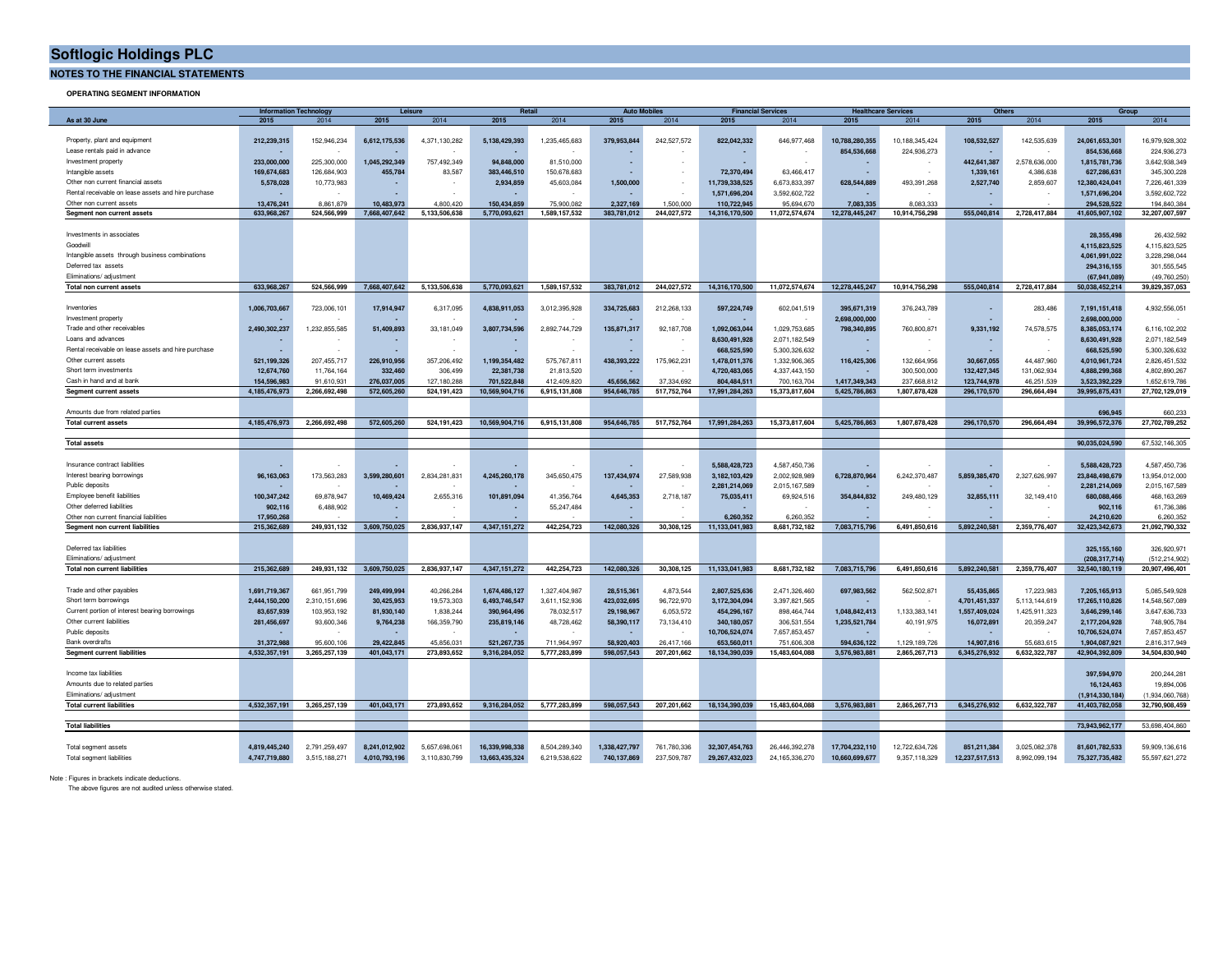### **NOTES TO THE FINANCIAL STATEMENTS**

#### **1. CORPORATE INFORMATION**

Softlogic Holdings PLC, is a public limited company incorporated and domiciled in Sri Lanka and listed on the Colombo Stock Exchange.

The interim financial statements of the Group and the Company for the three months ended 30 June 2015 were authorised for issue by the Board of directors on 14 August 2015.

#### **2. BASIS OF PREPARATION**

The interim condensed financial statements have been prepared in compliance with Sri Lanka Accounting Standard LKAS 34 - Interim Financial Reporting. These interim condensed financial statements should be read in conjunction with the annual financial statements for the year ended 31 March 2015.

The presentation and classification of the financial statements of the previous period have been amended, where relevant, for better presentation and to be comparable with those of the current period.

The interim financial statements are presented in Sri Lankan Rupees.

#### **3. CHANGE IN LIFE INSURANCE CONTRACT LIABILITIES**

The results of Asian Alliance Insurance PLC's life business segment is consolidated line by line into the Group's consolidated income statement. The change in life insurance contract liabilities represents the difference between all income and expenditure attributable to life policy holders during the period.

#### **4. SHARE INFORMATION**

#### **4.1 Public Share Holdings**

The percentage of shares held by the public as at 30 June 2015 was 28.50% (number of public shareholders - 14,050)

#### **4.2 Directors' Share Holdings**

The number of shares held by the Board of directors are as follows:

| As at                                       | 30-06-2015  |
|---------------------------------------------|-------------|
| A K Pathirage - Chairman/ Managing Director | 362,933,569 |
| G W D H U Gunawardena                       | 57,527,300  |
| R J Perera                                  | 60,836,700  |
| H K Kaimal                                  | 64,870,800  |
| M P R Rasool                                | <b>Nil</b>  |
| Dr S Selliah                                | 2,000,000   |
| W M P L De Alwis, PC                        | <b>Nil</b>  |
| G L H Premaratne                            | <b>Nil</b>  |
| R A Ebell                                   | <b>Nil</b>  |
|                                             | 548,168,369 |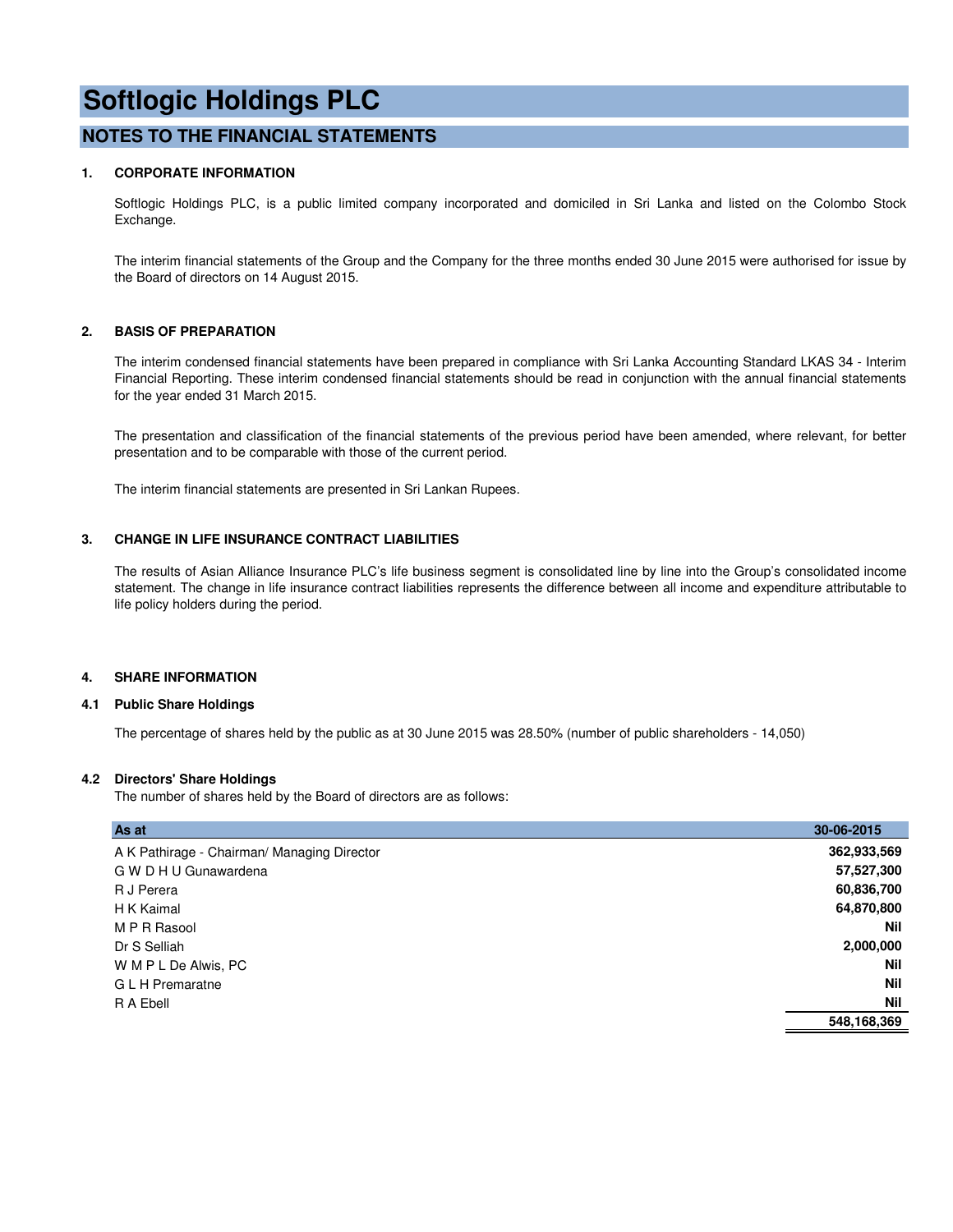## **NOTES TO THE FINANCIAL STATEMENTS**

#### **4.3 Twenty Largest Shareholders of the Company are as follows:**

|    | As at                                             | <b>Number of</b><br>shares<br>30-06-2015 | $\%$  |
|----|---------------------------------------------------|------------------------------------------|-------|
| 1  | Mr. A K Pthirage                                  | 323,983,569                              | 41.59 |
| 2  | Mr. H K Kaimal                                    | 64,870,800                               | 8.33  |
| 3  | Mr. R J Perera                                    | 60,836,700                               | 7.81  |
| 4  | Mr. G W D H U Gunawardena                         | 57,527,300                               | 7.38  |
| 5  | Pemberton Asian Opportunities Fund                | 46,000,000                               | 5.91  |
| 6  | Commercial Bank of Ceylon PLC/ A K Pathirage      | 38,950,000                               | 5.00  |
| 7  | <b>Employees Provident Fund</b>                   | 7,230,500                                | 0.93  |
| 8  | Bank of Ceylon A/C Ceybank Unit Trust             | 5,570,685                                | 0.72  |
| 9  | Asian Alliance Insurance PLC - A/C 02 (Life Fund) | 4,591,702                                | 0.59  |
| 10 | Mrs. A Selliah                                    | 4,236,000                                | 0.54  |
| 11 | Seylan Bank PLC/ W D N H Perera                   | 4,000,000                                | 0.51  |
| 12 | Arunodhaya Investments (Private) Limited          | 3,950,000                                | 0.51  |
| 13 | Arunodhaya Industries (Private) Limited           | 3,950,000                                | 0.51  |
| 14 | Arunodhaya (Private) Limited                      | 3,950,000                                | 0.51  |
| 15 | <b>HSBC INTL NOM LTD - UBS AG ZURICH</b>          | 3,864,794                                | 0.50  |
| 16 | Miss. S Subramaniam                               | 3,800,000                                | 0.49  |
| 17 | Mr. V Kailasapillai                               | 3,800,000                                | 0.49  |
| 18 | Mrs. A Kailasapillai                              | 3,800,000                                | 0.49  |
| 19 | Mr. K Aravinthan                                  | 3,500,000                                | 0.45  |
| 20 | Waldock Mackenzie Ltd/ Hi-Line Trading (Pvt) Ltd  | 3,365,646                                | 0.43  |

#### **5. STATED CAPITAL MOVEMENTS**

#### **5.1 No of shares**

|                     | No of shares |
|---------------------|--------------|
| As at 01 April 2015 | 779,000,000  |
| As at 31 June 2015  | 779,000,000  |

#### **5.2 Value of shares**

|                     | Rs            |
|---------------------|---------------|
| As at 01 April 2015 | 5,089,000,000 |
| As at 31 June 2015  | 5,089,000,000 |

#### **6. INVESTOR INFORMATION**

| 6.1 | <b>Market Value of Shares</b>                                                   | 30-06-2015  |
|-----|---------------------------------------------------------------------------------|-------------|
|     | The market value of an ordinary share of Softlogic Holdings PLC was as follows. |             |
|     | Closing price on (Rs.)                                                          | 15.50       |
|     | Highest price recorded for the three months ending (Rs.)                        | 16.50       |
|     | Lowest price recorded for the three months ending (Rs.)                         | 13.30       |
|     | Market Capitalisation (Rs. mn)                                                  | 12,074.50   |
| 6.2 | <b>Ratios</b>                                                                   |             |
|     | Net assets per share at the period end (Rs.)                                    | 9.83        |
| 6.3 | Share Trading information from 01 April 2015 to 30 June 2015                    |             |
|     | Number of shares traded                                                         | 19,209,480  |
|     | Value of shares traded (Rs.)                                                    | 290,373,060 |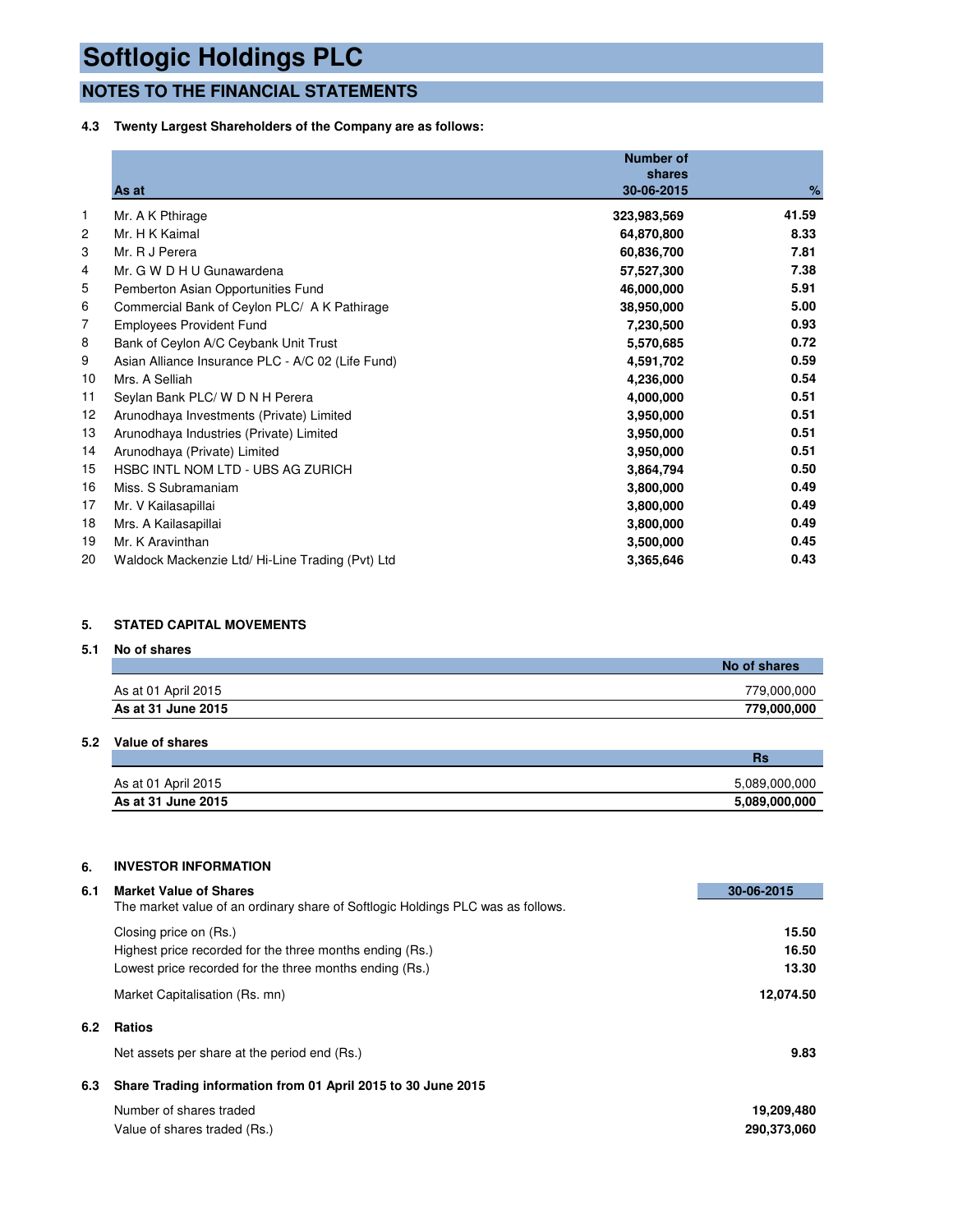### **NOTES TO THE FINANCIAL STATEMENTS**

#### **7. LISTED DEBENTURES**

**7.1** Details regarding the listed debentures are as follows;

10,000,000 rated unsecured redeemable debentures at the face value of Rs. 100.00 each with an annual effective interest rate of 16.70% were issued on 09 September 2013 which will be matured on 09 September 2016.

Interest rate of comparable Government Securities as at 30 June, 2015 - 7.18% (net of tax)

|     | 7.2 Ratios                                                       | 30-06-2015 |
|-----|------------------------------------------------------------------|------------|
|     | Debt/ equity ratio                                               | 2.80       |
|     | Quick asset ratio                                                | 0.80       |
|     | Interest cover                                                   | 2.30       |
| 7.3 | Debenture Trading information from 01 April 2015 to 30 June 2015 | 30-06-2015 |
|     | Closing price on                                                 | N/A        |
|     | Highest price recorded for the three months ending               | N/A        |
|     | Lowest price recorded for the three months ending                | N/A        |
|     | <b>Interest Yield</b>                                            | N/A        |
|     | Year to maturity of trade                                        | N/A        |
|     |                                                                  |            |

Debentures were not traded during the period from 01 April 2015 to 30 June 2015

#### **8. CONTINGENCIES**

#### **CONTINGENT LIABILITIES**

There were no significant contingent liabilities as at the date of the statement of financial position other than those disclosed below, which require adjustments to or disclosures in the financial statements.

#### **8.1 Softlogic Holdings PLC**

Softlogic Holdings PLC received an income tax assessments from The Department of Inland Revenue for the years of assessment 2009/10 and 2010/11. The company has lodged an appealed against the said assessment and The Department of Inland Revenue has issued their determination. The Management and the tax consultants has submitted an appeal to the Tax Appeal Commission on that determination.

Based on the information available and the advice of the tax consultants, the Directors are confident that the ultimate resolution of the above contingency is unlikely to have a material adverse effect on the company or on the group.

#### **8.2 Asiri Hospital Holdings PLC, Asiri Surgical Hospital PLC and Asiri Hospital Matara (Pvt) Ltd**

Pending litigations against Asiri Hospital Holdings PLC, Asiri Surgical Hospital PLC and Asiri Hospital Matara (Pvt) Ltd with a maximum liability of Rs. 43 mn, Rs. 50 mn and Rs. 51 mn respectively exist as at 31 March 2014 (2014 - Asiri Hospital Holdings PLC : Rs. 43 mn, Asiri Surgical Hospital PLC : Rs. Nil and Asiri Hospital Matara (Pvt) Ltd - Rs. 51 mn).

Although there can be no assurance, the directors believe, based on the information currently available, that the ultimate resolution of such legal procedures would not likely to have a material adverse effect on the company or on the group. Accordingly, no provision for any liability has been made in these financial statements.

#### **8.3 Asian Alliance Insurance PLC**

VAT Assessments were received by Asian Alliance Insurance PLC in October 2011 and April 2013 in relation to taxable periods ended 31 December 2009 and 31 December 2010 amounting to Rs. 4.50 mn and Rs. 26.90 mn respectively.

The Company has filed an appeal in November 2011 on the basis that the underlying computation includes items which are exempt /out of scope of the Value Added Tax Act. The Commissioner General of Inland Revenue has determined the assessment and the Company is in the process of appealing to the Tax Appeals Commission and awaiting the final decision.

Based on the information available and the advice of the tax consultants, the Directors are confident that the ultimate resolution of the above contingency is unlikely to have a material adverse effect on the company or on the group.

#### **8.4 Odel PLC, Odel Information Technology Services (Pvt) Ltd, Odel Properties (Pvt) Ltd**

Odel PLC, Odel Information Technology Services (Pvt) Ltd, Odel Properties (Pvt) Ltd received an income tax assessments from The Department of Inland Revenue for the years of assessment 2009/10 & 2010/11,. 2007/08, 2008/09, 2009/10, 2010/11 & 2011/12 and 2011/12 & 2012/13 respectively.

The group has lodged appeals against the said assessments and The Department of Inland Revenue has issued their determinations. The Management and the tax consultants have submitted appeals to the Tax Appeal Commission on that determinations.

Based on the information available and the advice of the tax consultants, the Directors are confident that the ultimate resolution of the above contingencies is unlikely to have a material adverse effect on the respective companies or on the group.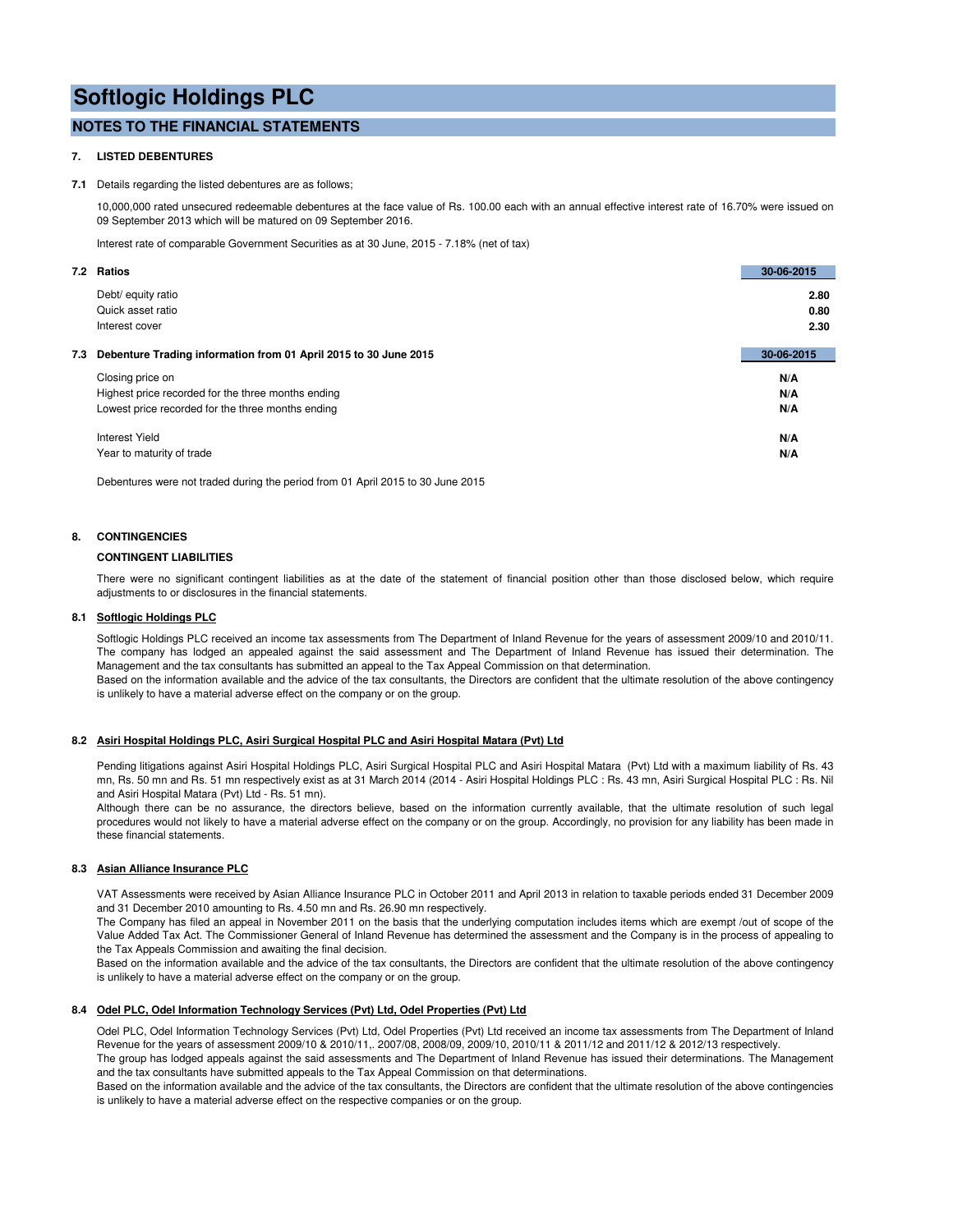#### **NOTES TO THE FINANCIAL STATEMENTS**

#### **9. CAPITAL COMMITMENTS**

As at 30 June 2015, the group had capital commitments contracted but not provided in the financial statements amounting to Rs. 4,259 mn (30 June 2014 - 1,668 mn).

#### **10. EVENTS AFTER THE REPORTING PERIOD**

There were no significant events subsequent to the date of the statement of financial position, which require disclosure in the financial statements other than the followings.

#### **10.1 Sub-division of ordinary shares – Asian Alliance Insurance PLC**

The directors of Asian Alliance Insurance PLC, a subsidiary of Softlogic Holdings PLC resolved subject to the approval at a general meeting and any other regulatory approvals (if any) to sub-divide its ordinary shares in the ratio of One (01) existing ordinary share in to Ten (10) subdivided ordinary shares.

So that the existing Thirty Seven Million Five Hundred Thousand (37,500,000) shares will be sub-divided in to Three Hundred and Seventy Five Million (375,000,000) new shares, there being no change to the Stated Capital of the Company.

#### **10.2 Sale of Land – Asiri Central Hospitals Ltd**

On 09 July, 2015, the directors of Asiri Central Hospitals Ltd, a subsidiary of Softlogic Holdings PLC approved and authorized the completeion of sale of the land and premises located at No. 37, Horton Place, Colombo 07 for a total consideration of Rs. 2,700,000,000/-.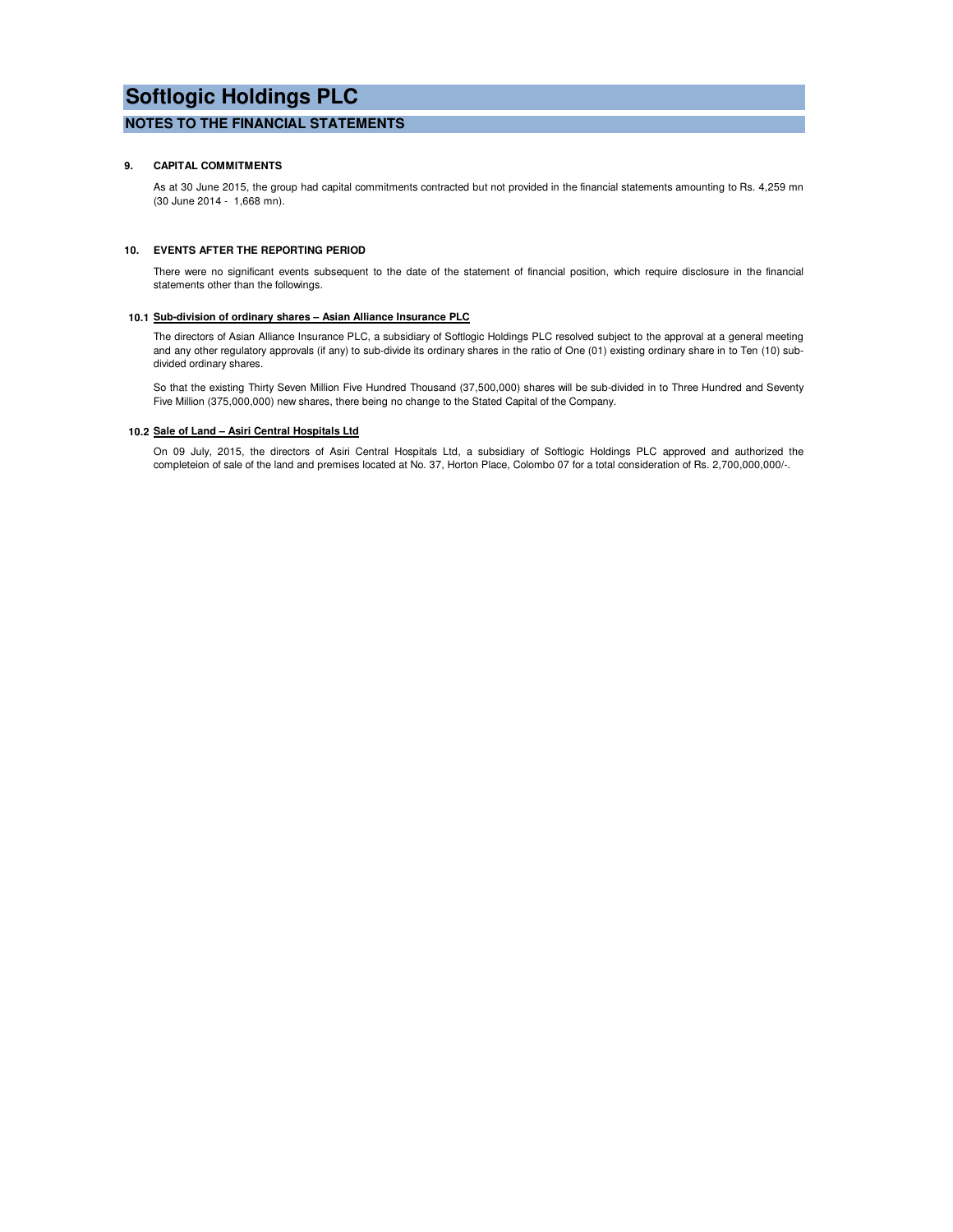# **NOTES TO THE FINANCIAL STATEMENTS**

#### **10. RELATED PARTY TRANSACTIONS**

#### **10.1 Transactions with related parties**

|                                                  |                           | <b>Group</b>              | Company                   |                           |  |
|--------------------------------------------------|---------------------------|---------------------------|---------------------------|---------------------------|--|
| In Rs.                                           | 3 months to<br>30-06-2015 | 3 months to<br>30-06-2014 | 3 months to<br>30-06-2015 | 3 months to<br>30-06-2014 |  |
| <b>Subsidiaries</b>                              |                           |                           |                           |                           |  |
| (Purchases) / sales of goods                     | ٠                         | $\overline{\phantom{a}}$  | (8,903,205)               | (4,946,203)               |  |
| (Receiving) / rendering of services              | ٠                         |                           | 144,232,360               | 98,770,010                |  |
| (Purchases) / sale of property plant & equipment | ٠                         |                           | (803, 271)                | (773, 519)                |  |
| Loans given / (obtained)                         | ٠                         |                           | 634,364,180               | (450,040,446)             |  |
| Interest received / (paid)                       | ٠                         | $\overline{\phantom{a}}$  | 31,898,038                | 31,741,944                |  |
| Rent received / (paid)                           | ٠                         | $\blacksquare$            | 10,645,496                | 5,716,002                 |  |
| Guarantee charges received                       | ٠                         |                           | 28,072,323                |                           |  |
| Guarntees given / (obtained)                     | ٠                         | $\sim$                    | 17,718,700,000            | 8,774,478,000             |  |
|                                                  |                           |                           |                           |                           |  |
| <b>Associates</b>                                |                           |                           |                           |                           |  |
| (Purchases) / sale of property plant & equipment | 694,371                   | 772,880                   |                           |                           |  |
| (Receiving) / rendering of services              | 1,377,032                 | 2,237,929                 | 3,202,040                 | 2,952,000                 |  |
|                                                  |                           |                           |                           |                           |  |
| Key management personnel                         |                           |                           |                           |                           |  |
| (Receiving) / rendering of services              | ٠                         |                           | ۰                         |                           |  |
|                                                  |                           |                           |                           |                           |  |
| Close family members of KMP                      |                           |                           |                           |                           |  |
| (Receiving) / rendering of services              |                           |                           |                           |                           |  |

#### **10.2 Terms and conditions of transactions with related parties**

Transactions with related parties are carried out in the ordinary course of the business. Outstanding current account balances at year end are unsecured, interest free and settlement occurs in cash. Interest bearing borrowings are at pre-determined interest rates and terms.